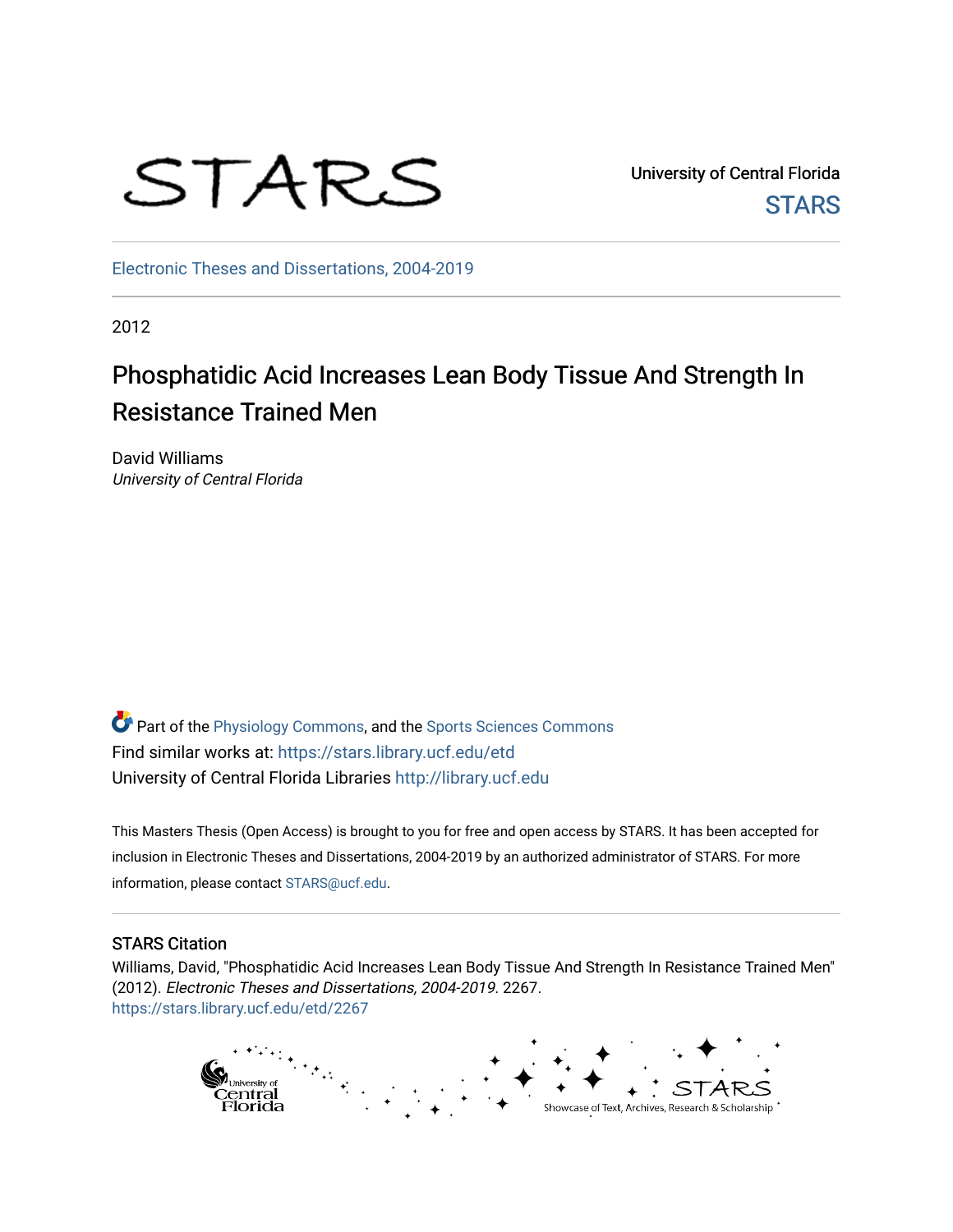# PHOSPHATIDIC ACID INCREASES LEAN BODY MASS AND STRENGTH IN RESISTANCE-TRAINED MEN

by

DAVID R. WILLIAMS B.S. University of Central Florida, 2010

A thesis submitted in partial fulfillment of the requirements for the degree of Master of Science in the Department of Child, Family, and Community Sciences in the College of Education at the University of Central Florida Orlando, Florida

> Spring Term 2012

Major Advisor: Jay R. Hoffman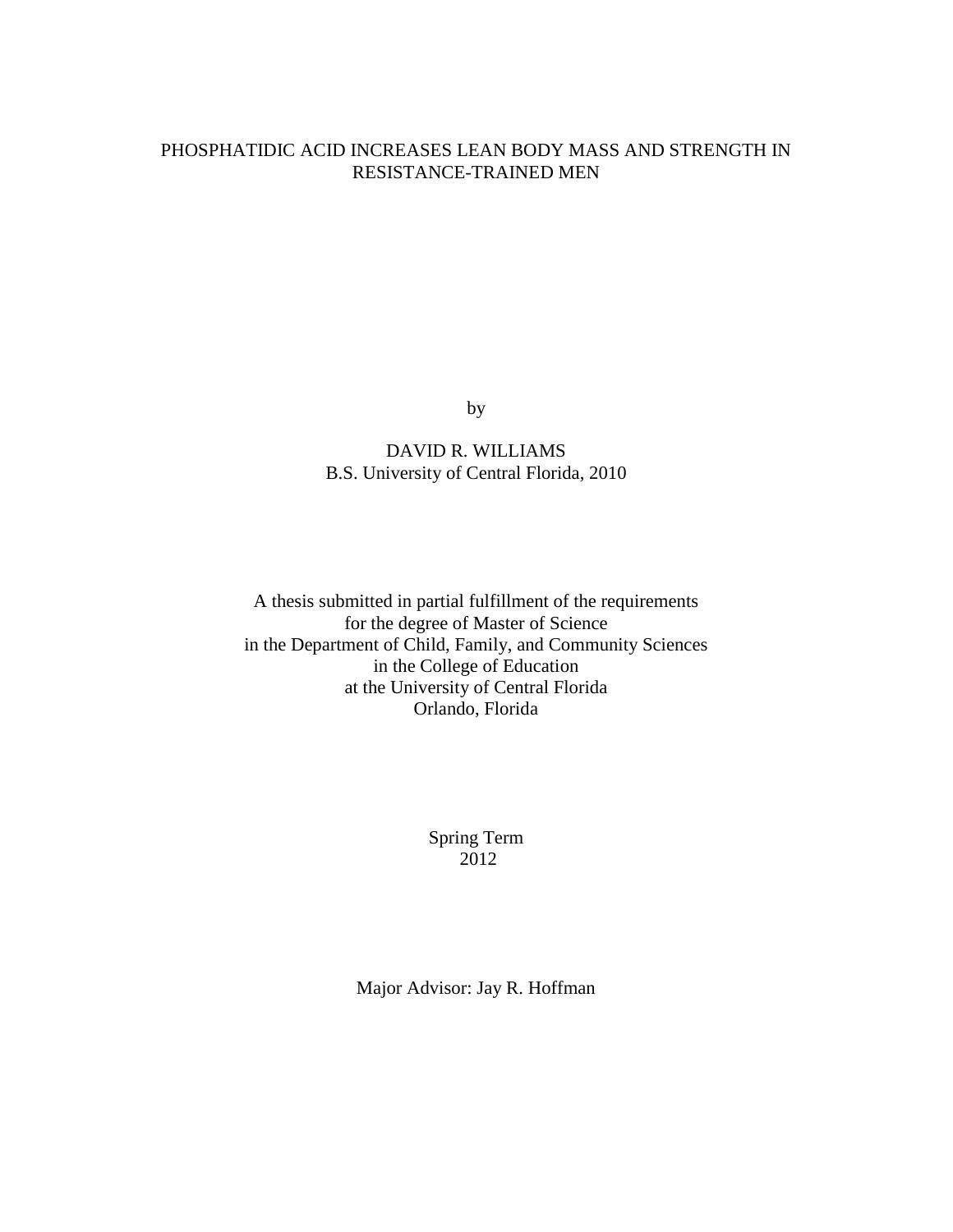© 2012 David R. Williams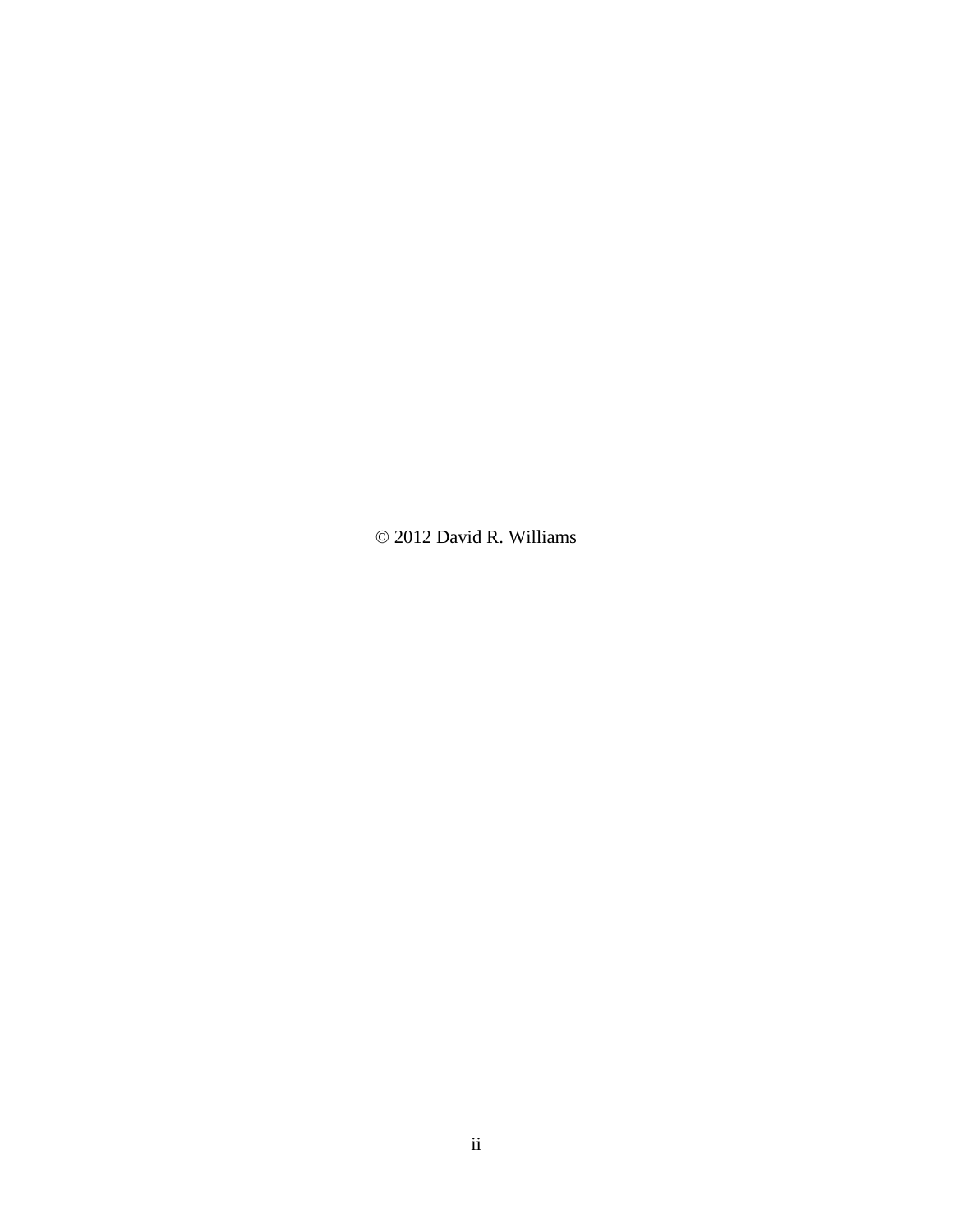# **ABSTRACT**

Phosphatidic Acid (PA) is a natural phospholipid compound derived from lecithin which is commonly found in egg yolk, grains, fish, soybeans, peanuts and yeast. It has been suggested that PA is involved in several intracellular processes associated with muscle hypertrophy. Specifically, PA has been reported to activate protein synthesis through the mammalian target of rapamycin (mTOR) signaling pathway and thereby may enhance the anabolic effects of resistance training. To our knowledge, no one has examined the effect of PA supplementation in humans while undergoing a progressive resistance training program.

To examine the effect of PA supplementation on lean soft tissue mass (LM) and strength after 8 weeks of resistance training.

Fourteen resistance-trained men (mean  $\pm$  SD; age 22.7  $\pm$  3.3 yrs; height: 1.78  $\pm$  0.10m; weight:  $89.3 \pm 16.3$  kg) volunteered to participate in this randomized, double-blind, placebocontrolled, repeated measures study. The participants were assigned to a PA group (750mg/day; Mediator®, ChemiNutra, MN,  $n=7$ ) or placebo group (PL; rice flower;  $n=7$ ), delivered in capsule form that was identical in size, shape and color. Participants were tested for 1RM strength in the bench press (BP) and squat (SQ) exercise.

LM was measured using dual-energy X-ray absorptiometry. After base line testing, the participants began supplementing PA or PLfor 8 weeks during a progressive resistance training program intended for muscular hypertrophy. Data was analyzed using magnitude-based inferences on mean changes for BP, SQ and LM. Furthermore, the magnitudes of the interrelationships between changes in total training volume and LM were interpreted using Pearson correlation coefficients, which had uncertainty (90% confidence limits) of approximately +0.25.

iii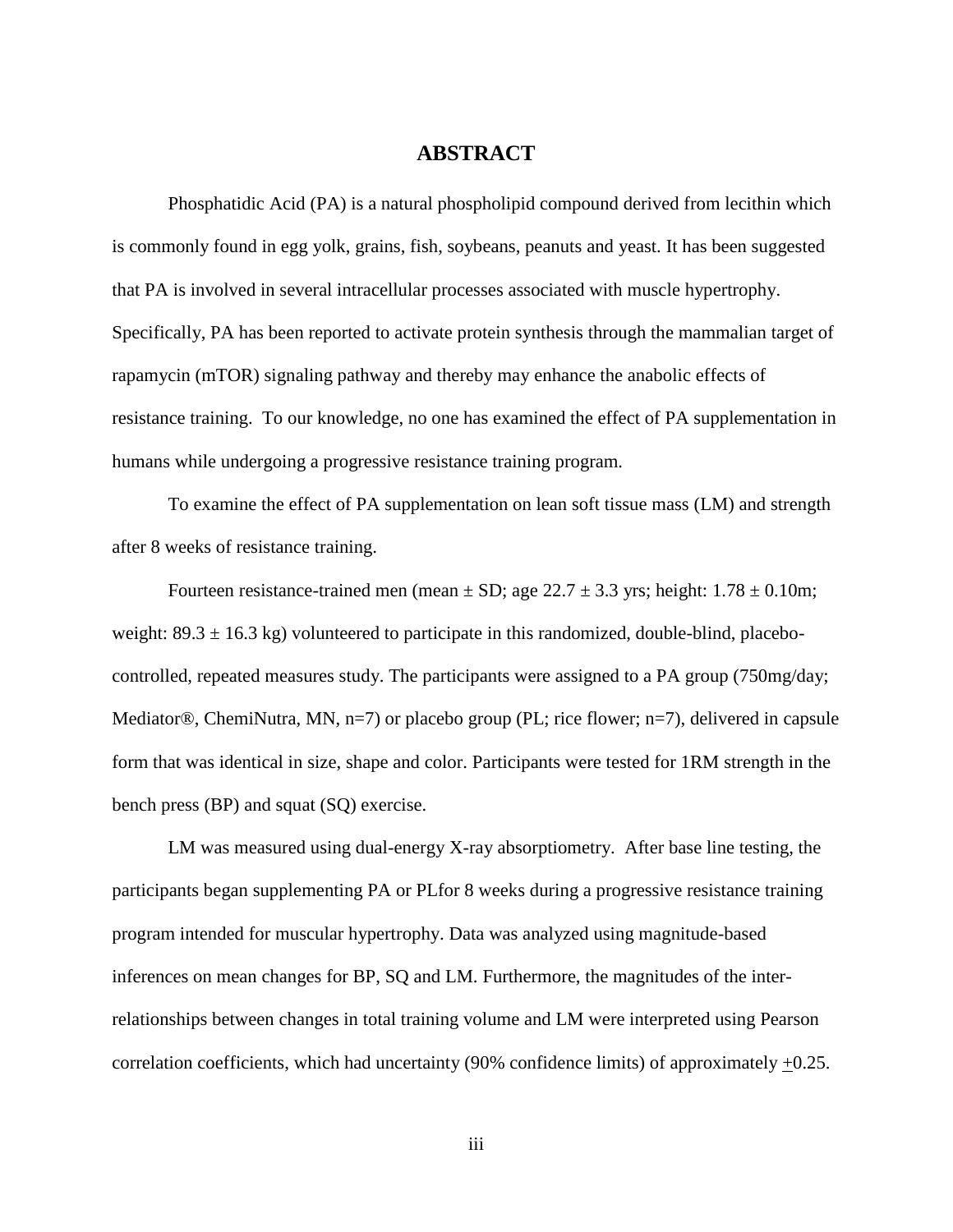In the PA group, the relationship between changes in training volume and LM was large( $r=0.69, +0.27$ ; 90%CL), however, in the PL group the relationship was small ( $r=0.21$ ,  $\pm 0.44$ ; 90%CL).

PA supplementation was determined to be likely beneficial at improving SQ and LM over PL by 26% and 64%, respectively. The strong relationship between changes in total training volume and LM in the PA group suggest that greater training volume most likely lead to the greater changes in LM, however, no such relationship was found with PL group. For the BP data, the PA group resulted in a 42% greater increase in strength over PL, although the effect was considered unclear.

While more research is needed to elucidate mechanism of action; the current findings suggest that in experienced resistance trained men supplementing 750mg PA per day for 8 weeks may likely benefit greater changes in muscle mass and strength compared with resistance training only.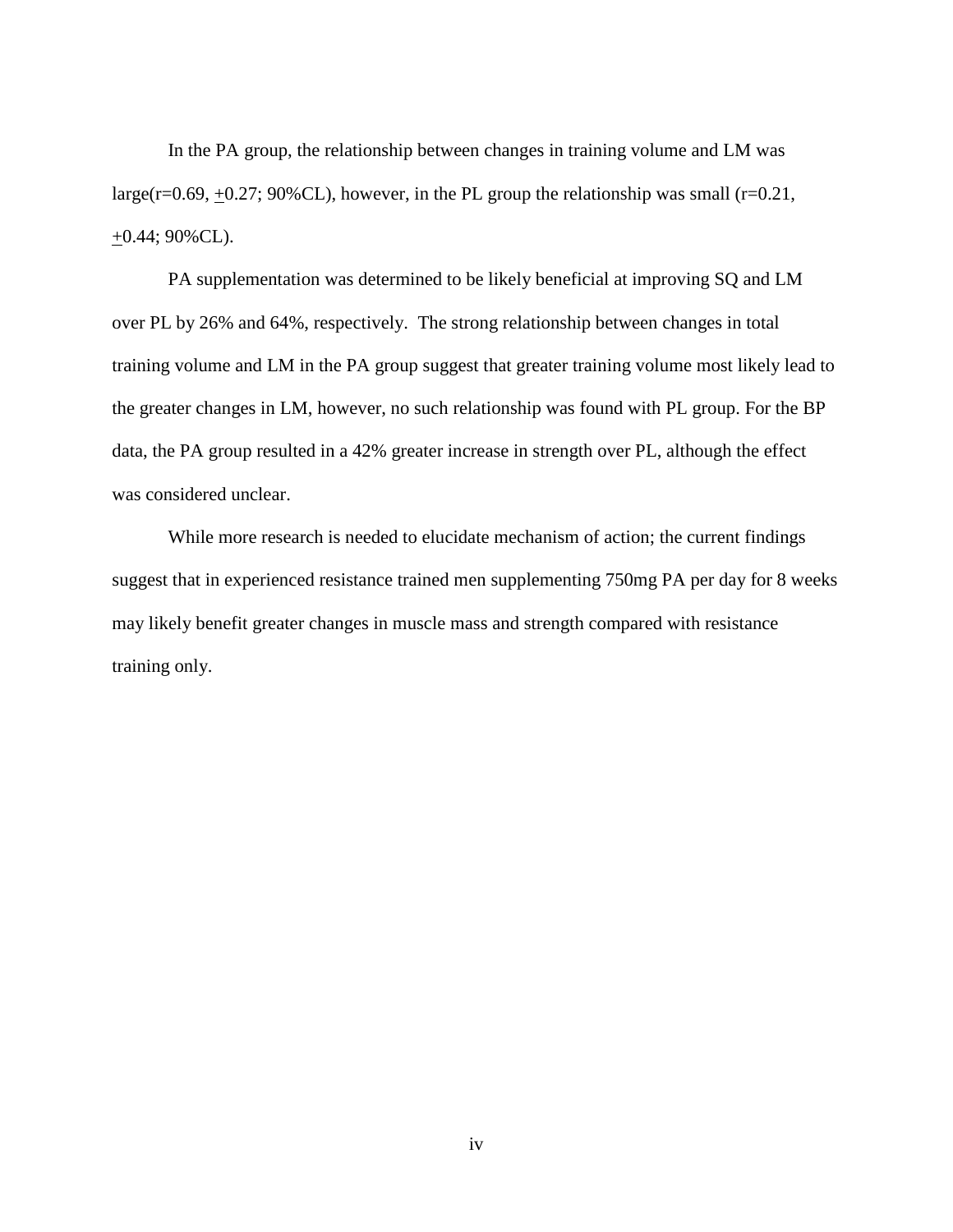# **TABLE OF CONTENTS**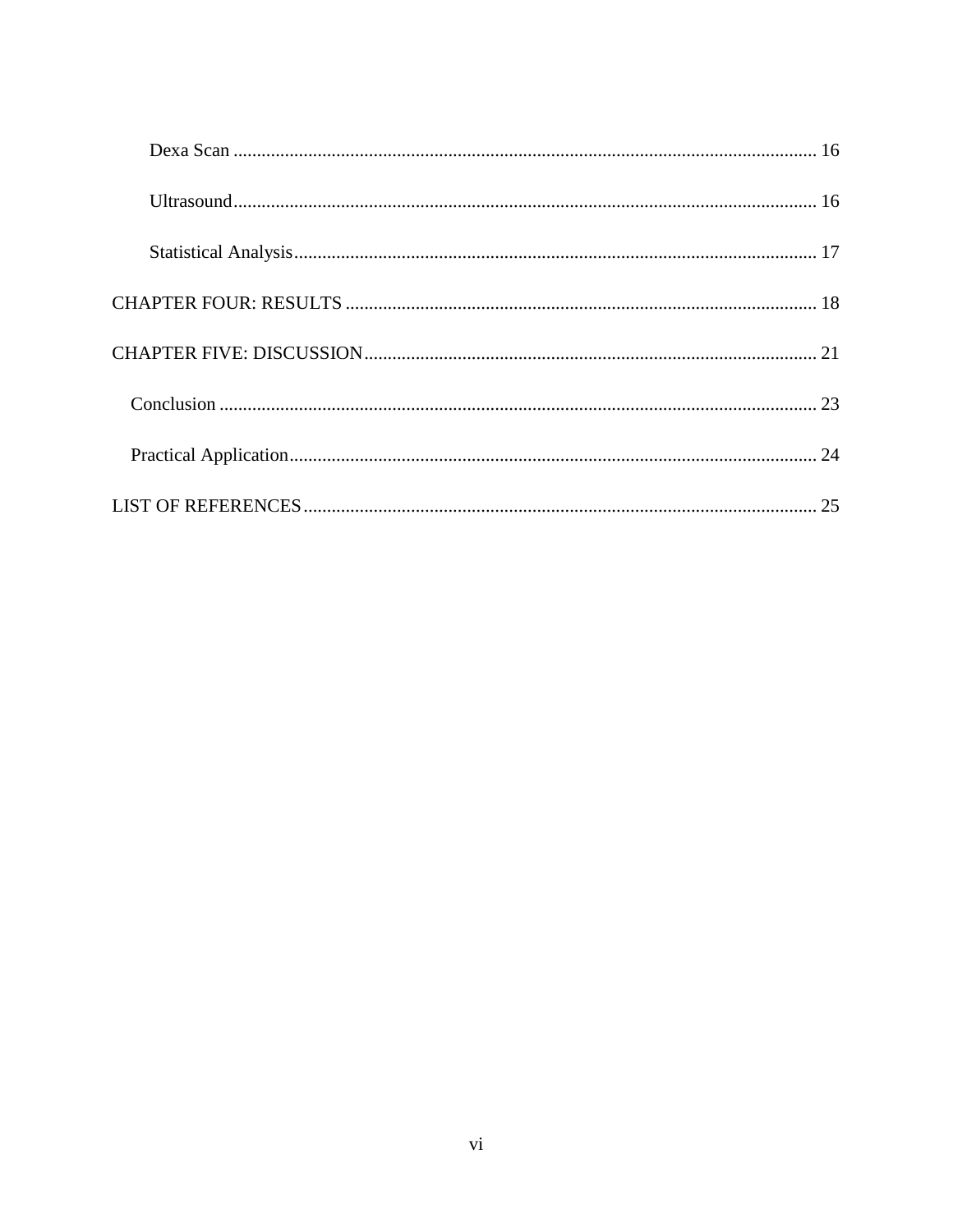# **LIST OF FIGURES**

<span id="page-7-0"></span>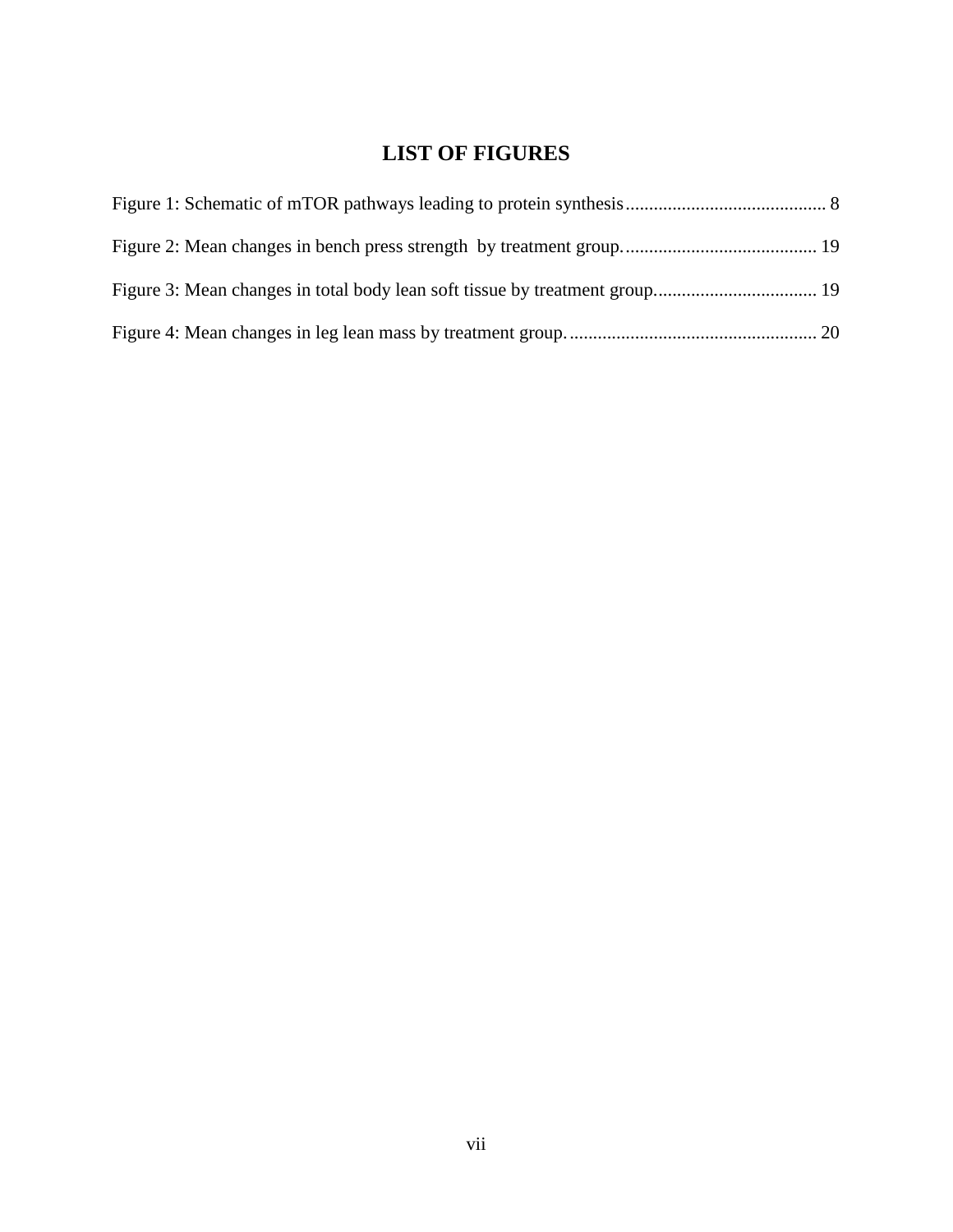# **LIST OF TABLES**

<span id="page-8-0"></span>

| Table 2: Change in PA strength and body composition measures using magnitude-based |  |
|------------------------------------------------------------------------------------|--|
|                                                                                    |  |
|                                                                                    |  |
|                                                                                    |  |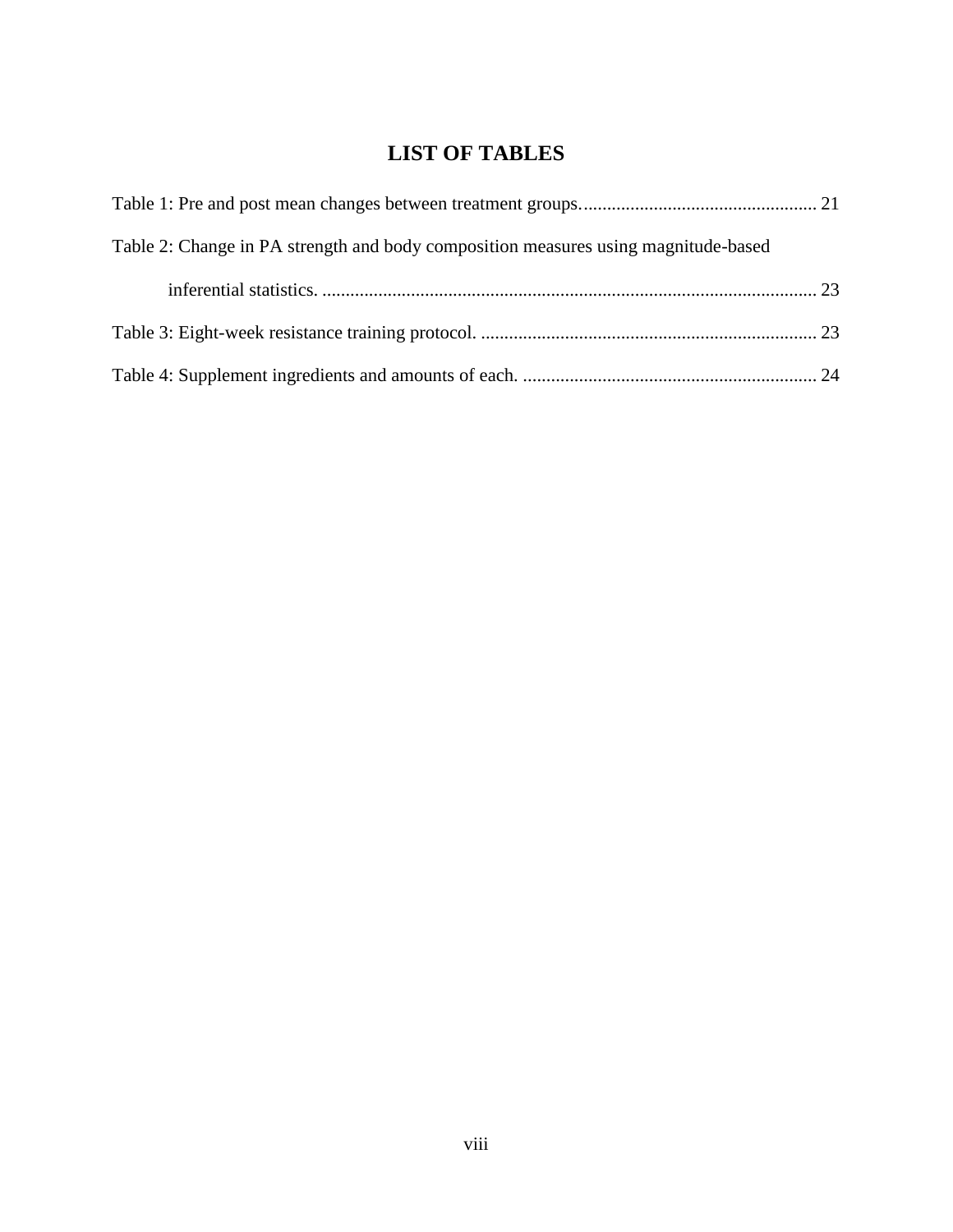# **LIST OF ACRONYMS/ABBREVIATIONS**

<span id="page-9-0"></span>

| <b>ALSTM</b> | Arms and legs soft tissue mass  |
|--------------|---------------------------------|
| <b>BP</b>    | <b>Bench Press</b>              |
| <b>FRB</b>   | FKBP12 rapamycin binding domain |
| LM           | Lean mass                       |
| <b>LST</b>   | Lean soft tissue                |
| MQ           | Muscle quality                  |
| mTOR         | Mammalian target of rapamycin   |
| PA           | Phosphatidic acid               |
| PC           | Phosphatidylcholine             |
| PL           | Phospholipid                    |
| <b>PLD</b>   | Phospholipase D                 |
| <b>SMI</b>   | Skeletal muscle index           |
| SQ           | Squat                           |
| S6K1         | Serine 6 kinase protein 1       |
| VL           | Vastus lateralis                |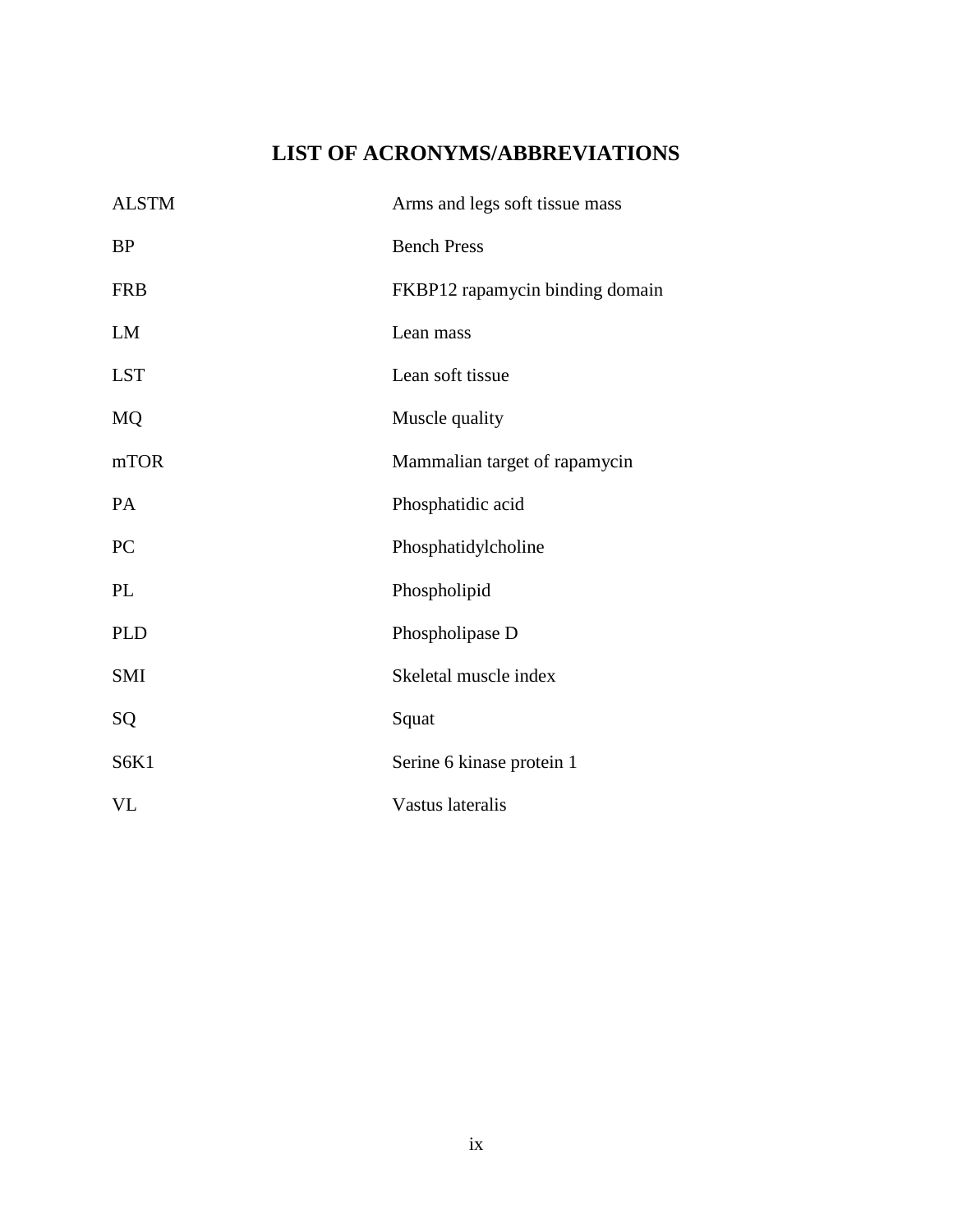# **CHAPTER ONE: INTRODUCTION**

<span id="page-10-0"></span>Phosphatidic Acid or (PA) is a phospholipid metabolite that makes up a very small percentage of the total phospholipid pool. Phospholipids (PL) are a major component of all biological membrane systems, both structurally and dynamically. PL's are comprised of a membrane barrier that separate the cell's internals from the outside world. They also serve as communicators between cells able to transfer biochemical messages into the cell. PA is a lipid secondary messenger in mitogenic signaling pathways that plays a role in several intracellular processes. PA is also involved in regulating multiple signaling proteins and protein kinases. Protein metabolism in cells including both protein synthesis and degradation is crucial for muscular growth. Phosphatidic Acid has been shown to activate mTOR (mammalian target of rapamycin), a serine threonine kinase that integrates metabolic signals from various factors including protein metabolism and cytoskeleton organization. Cellular growth and metabolism regulation is largely the responsibility of mTOR also called the mammalian target of rapamycin. Several studies have implicated mTOR as a necessary component at the cellular level for a hypertrophic response to resistance exercise. The implications for Phosphatidic Acid in the sports world for increasing lean muscle mass and its potential role in the medical field for rehabilitation are astounding. This represents a need to further investigate the efficacy of PA on muscle mass accruement and strength gains.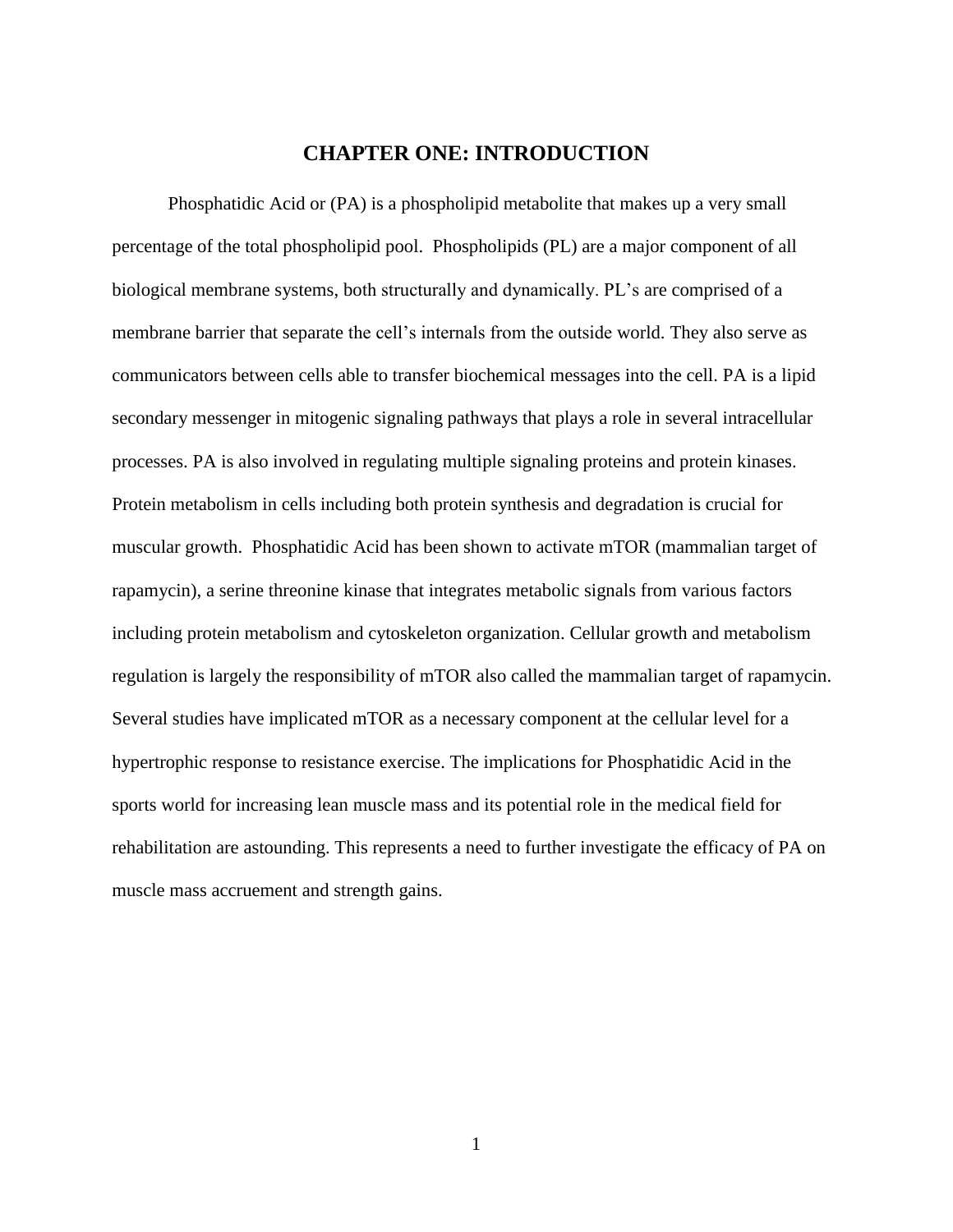#### **CHAPTER TWO: LITERATURE REVIEW**

#### **mTOR**

<span id="page-11-1"></span><span id="page-11-0"></span>Sometimes referred to as the intracellular central kinase sensor, mTOR is a serine threonine kinase that integrates metabolic signals from stress factors, energy status, hormonal factors, and nutrient availability and regulates many physiological functions such as cell cycle, gene transcription, cytoskeleton organization, and protein metabolism (Sarbassov, Ali, Sabatinin, 2005; Foster, D. 2007; Yang, X. et al, 2008; Schmelze & Hall, 2000; Guertin, Kim, Sabatini, 2004; Hahn & Myers, 2006). There are other names for mTOR such as FKBP rapamycin associated protein (FRAP), rapamycin and FKBP target, and rapamycin target (Yang, X. et al, 2008). The mammalian target of rapamycin belongs to the phosphoinositol-3-kinase related kinase family. Members of this family typically have over 2,500 amino acids (Hay & Sonenberg, 2004). With 2,549 amino acids and a molecular weight of 289 kDa, mTOR has several structurally conserved domains.

#### <span id="page-11-2"></span>**mTOR Complex 1**

There are two complexes of mTOR (mTORC1 and mTORC2). These two complexes may be multimeric; however, the upstream regulatory aspects of mTORC2 have not yet been defined (Wullscheleger, Loweith, Hall, 2006). Of the two complexes, mTORC1is the most understood. The function of mTOR complex 1 is largely responsible for growth and cellular metabolism regulation (Corradetti & Guan 2006; X. Yang. et al, 2008).

It is also in control of translation, ribosome biogenesis, transcription, autophagy, and hypoxic adaptation (X. Bai & Jiang, Yu. 2009). It is comprised of 4 components, regulatory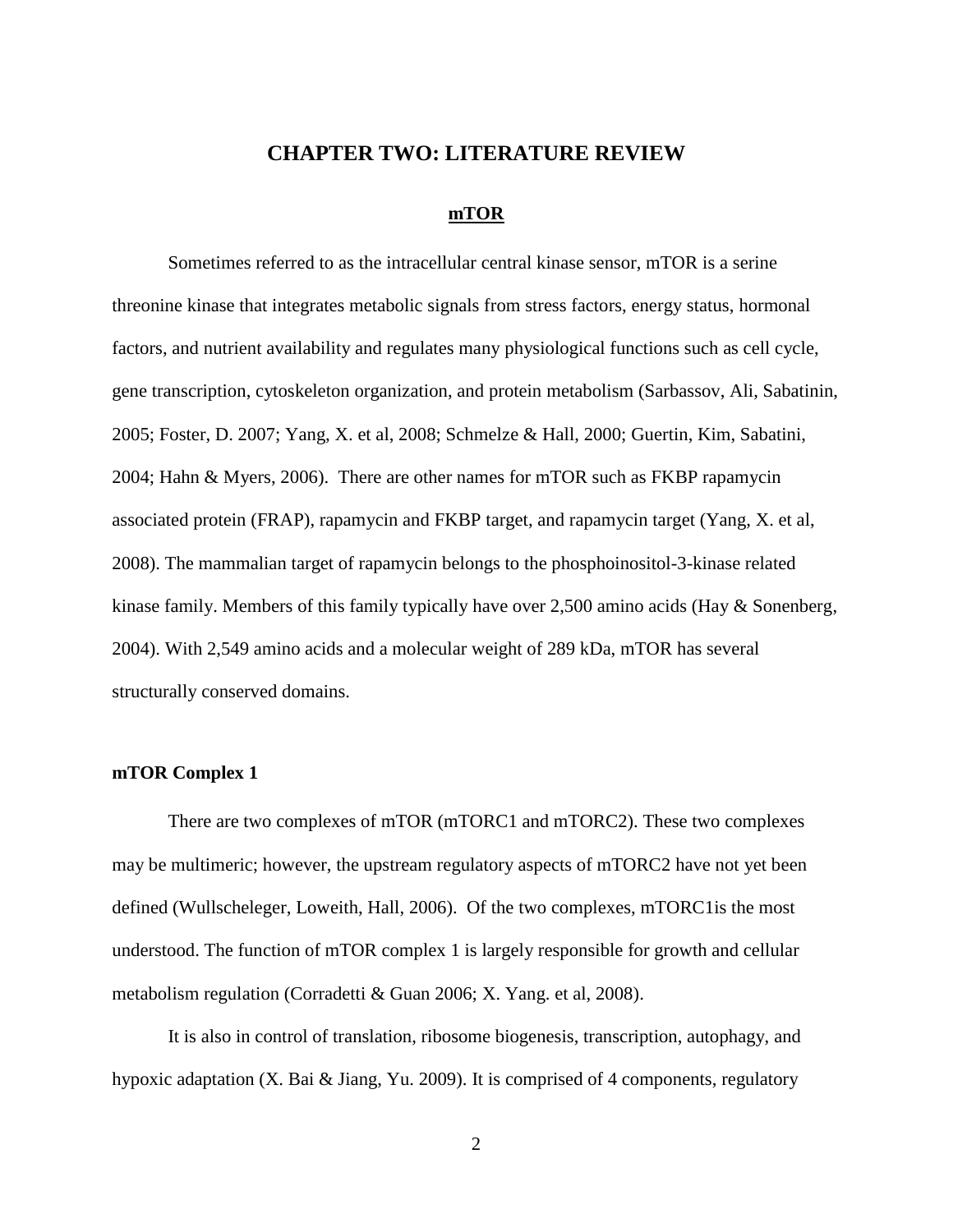associated protein TOR (also known as raptor, which is unique to mTORC1 and it acts as an adapter protein by presenting and binding substrates to mTOR), mLST8 (mammalian lethal with SEC 12 protein 8) also known as G protein beta subunit-like (GβL) it has been found to associate and stimulate mTOR kinase activity), PRAS40 (a suggested inhibitor of mTORC1) and mTOR (X. Bai. & Y. Jiang, 2009; Wullschleger et al, 2006; X. Yang. et al, 2008). Interestingly, mTOR complex 1 is sensitive to rapamycin (Corradetti & Guan 2006; X. Yang. et al, 2008). S6K1 (ribosomal protein S6 Kinase beta 1) and eIF4E-BP1, are the two best characterized downstream effectors of mTORC1. Both are important factors in the protein synthetic pathway (Hay  $\&$ Sonenberg, 2004). In addition, both 4E-BP1 and S6K1 activation are stimulated by mitogens and mTOR is a crucial component for both responses (Fang, Vilella-Bach, Bachmann, Flanigan, Chen, 2001; Lim, Choi, Park, Lee, Ryu, Kim, Kim, Baek, 2003). Phosphorylation of the S6 protein is associated with the activation of protein synthesis through induced growth factors (Ballou, Jiang, Du, Frohman, Lin, 2003). P70S6K is the main kinase that phosphorylates S6 (Ballou, L. et al, 2003). It appears that full activation of S6K1 requires cooperation between 3 phosphoinositide-dependent protein kinase-1 (PDK1) and MTORC1. Eukaryotic elongation factor 2 kinase, insulin receptor substrate-1 (IRS-1), S6, and eIF4B, are all biological targets of S6K1 (Ruvisky and Meyuhas, 2006). 4E-BP1 is defined as a translation suppressor that prevents formation of a functional eIF4F complex when it is hypophosphorylated.

Interestingly, cells treated with growth factors results in multiple phosphorylation of 4E-BP1 leading to its dissociation from eIF4E which removes the block of translation (Ballou, L. et al, 2003). Activation of eIF4E-BP1 by mTORC1 and various protein kinases lead to increasing global protein synthesis efficiency from the formation of the eIF4F complex through the available eIF4F (Proud, 2007).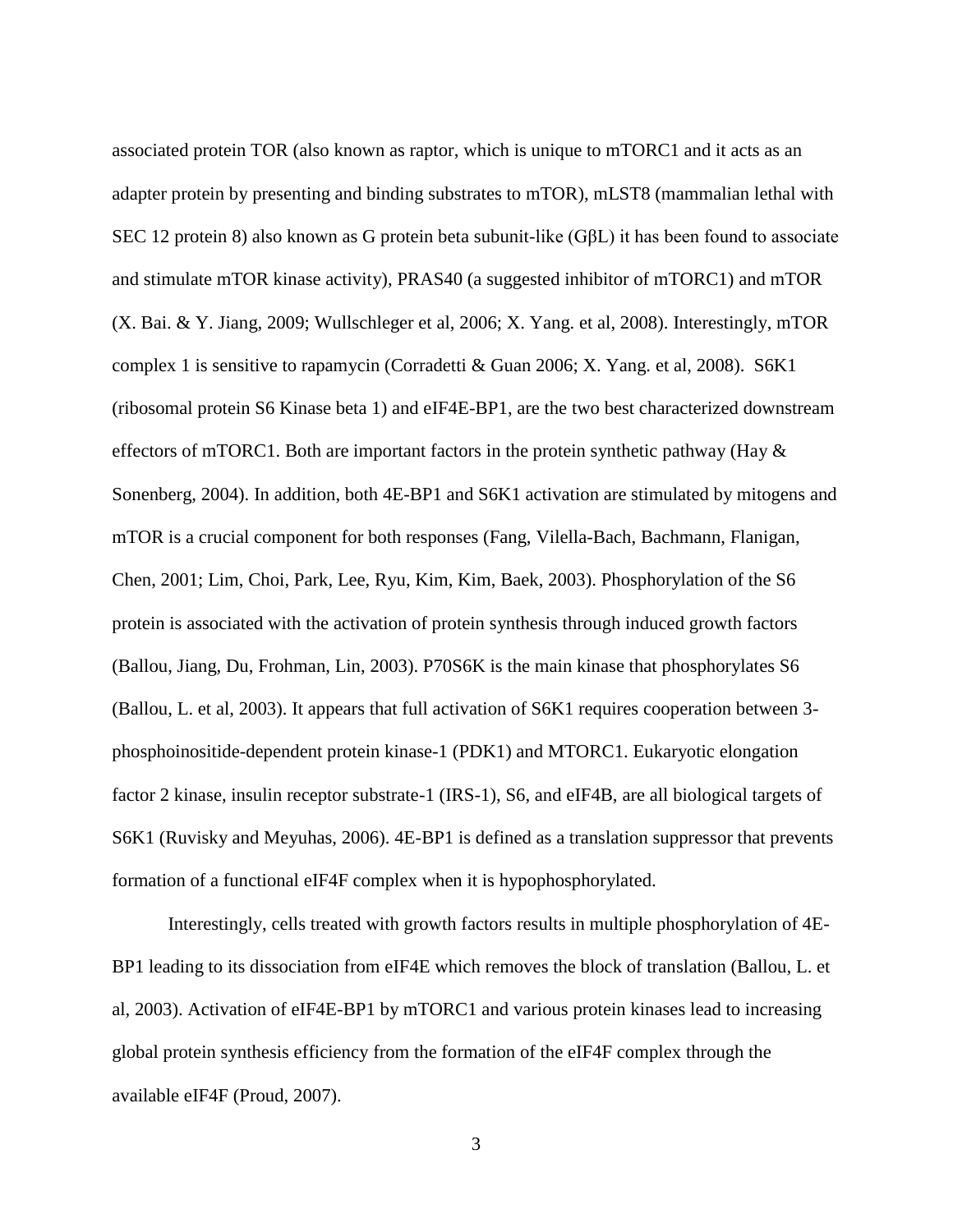#### <span id="page-13-0"></span>**mTOR Complex 2**

The 2 known primary functions of mTORC2 are in the cell cycle-dependent organization of the actin cytoskeleton and regulation of Akt (Wullschleger et al, 2006; X. Bai, & Y. Jiang, 2009). Rictor (rapamycin – insensitive companion of mTOR), mSIN1 (mammalian stressactivated protein kinase-interacting protein 1), PRR5 (proline-rich repeat protein-5), mLST8 (only component shared by both mTORC1 and mTORC2), and mTOR all combine to make up mTORC2 (Wullschleger et al, 2006). mTOR and mLST8 are shared by mTORC1 and mTORC2 (X. Bai, & Y. Jiang 2009). The binding aspects of mTORC2 are believed to be protein observed with rictor and proline-rich protein 5, in addition to stress-activated protein kinase-interacting protein 1(Pearce, Huang, Boudeau, Pawloski, Wullschleger, Deak, Ilbrahim, Gourlay, Manguson, Alessi, 2007; Woo, Kim, Jun, Kim, Haar, Lee, hegg, Bandhakavi, Griffin, Kim, 2007; Wullschleger et al, 2006; Jacinto, Facchinettil, Liu, Soto, Wei, Jung, Huang, Qin, Su, 2006). Unlike mTORC1, mTORC2 is insensitive to rapamycin and its signaling mechanism must be further studied. Protein kinase B (PKB), Akt activation by mTORC2 has been demonstrated.

#### **Phosphatidic Acid**

<span id="page-13-1"></span>Phosphatidic Acid or (PA) is a phospholipid metabolite that makes up a very small percentage of the total phospholipid pool (Singer, Brown, Sternweis, 1997; Mcdermott, Wakelam, Morris, 2004; Andresen, Rizzo, Shome, Romero, 2002). Phospholipids (PL) are a major component of all biological membrane systems, both structurally and dynamically (Hanahan, DJ. & Nelson, DR. 1984; Fang, Y. et al, 2001). As the smallest of the phospholipids, PA makes up less than 5% of that of Phosphatidylcholine (PC), the most abundant membrane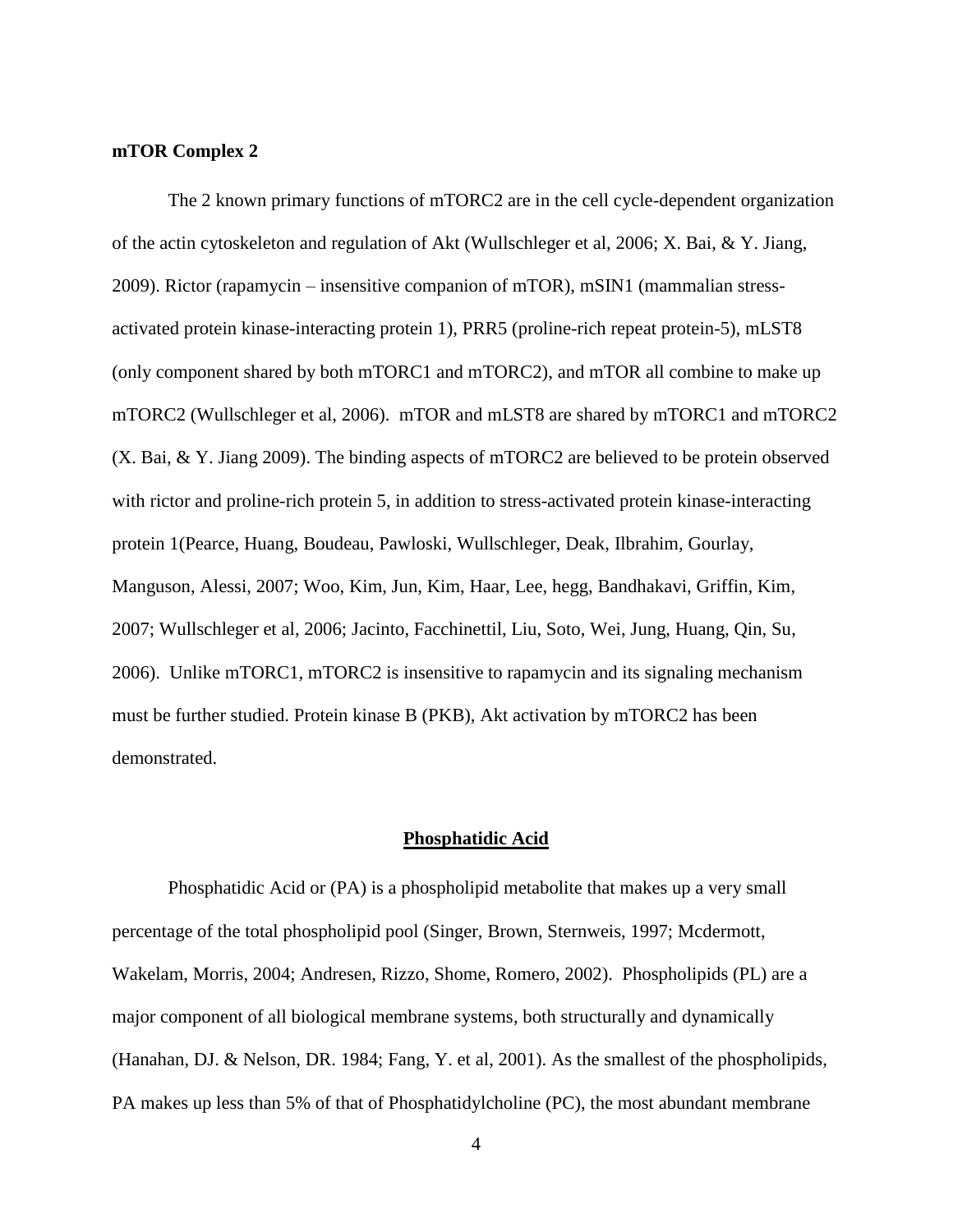phospholipid (Lim, H. et al 2003). PA is a lipid secondary messenger in mitogenic signaling pathways that plays a role in several intracellular processes (Singer, WD. et al, 1997; McDermott, M. et al, 2004; Andresen, BT. et al, 2002). It is also involved in regulating multiple signaling proteins and protein kinases including protein-tyrosine phosphatase, phosphoinositide 4-kinase, and sphingosine kinase (Lim, H. et al, 2003). PA is very transient as it is a target for lipid phosphate phosphatases and is involved in phospholipid synthesis (English, Cui, Siddiqui, 1996; Jager, R. et al, 2007). The regulation of PA by certain pathways has not yet been completely defined (Hornberger et al, 2006).

### <span id="page-14-0"></span>**PA Derived from PLD**

At the cellular level, PA is most commonly generated by the hydrolysis of membrane PC by phospholipase D or (PLD) to PA and Choline (McDermott, M. et al, 2004). PLD activation is stimulated by mitogen and growth factor (X. Bai, & Y. Jiang, 2009).

PA activation is dependent on PLD activity under normal conditions (Hong, Oh, Lee, Kim, Kim, Dong-Uk, Hur, Lee, Kim, Hwang, Park, 2001). There are two isoforms of PLD in mammalian cells, PLD 1 and PLD 2. Abundance of either one has been shown to stimulate mTORC1 activity. Suppression of either one will reduce mitogen-stimulated mTORC1 activity (Hornberger, TA. et al, 2006; Fang, Y. et al, 2006; Ha, Kim, Kim, Kim, Lee, Lee, Kim, Jang, Suh, Ryu, 2006; Lehman, Ledford, Fulvio, Frondorf, Mcphail, Gomez-Cambroner, 2007; Sun, Fang, Yoon, Shang, Roccio, Zwarkruis, Armstrong, Brown, Chen, 2008). Protein kinase C and other small GTPases, including Rac 1, RhoA, Arf, and Cdc42 are responsible for regulation of PLD1 activity in cells (Exton, JH. 2008). PLD1 can also be activated by Rheb (Ras-homology enriched in brain) which binds to it in a GTP-dependent way (Sun, Y. et al, 2008). Inhibition of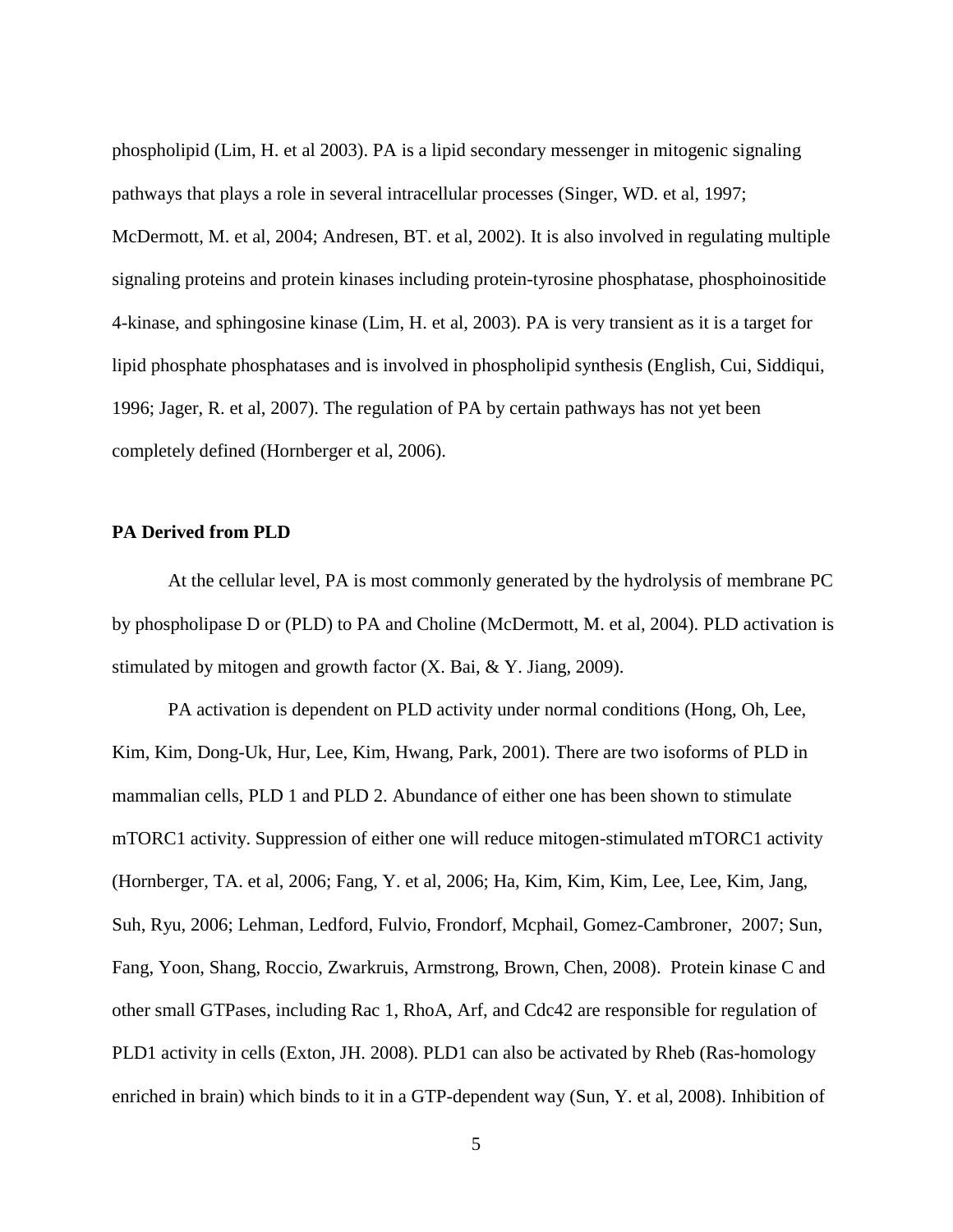Rheb through TSC2 over-expression or a drop in siRNA will decrease activation of mitogenstimulation PLD1 (Xiaochun, Bai. & Yu, Jiang. 2009). Decreased levels of PLD1 and thus less generation of PA will stop mTORC1 stimulated activation by Rheb which demonstrates that the effect of Rheb on mTORC1 activation requires PLD1-dependent PA production (Sun, Y. et al, 2008; Xiaochun, Bai. & Yu, Jiang. 2009). PLD2 may also activate mTORC1 due to an interaction between raptor and PLD2 (Ha, SH. et al, 2006). PA can also be synthesized by lysophosphtidic acid (LPA) by the LPA acyltranferase and by diacylglycerol (DAG) by the DAG kinase (DGK) (Exton, JH. 2002). PA can also be generated through de novo synthesis (brand new creation).

#### <span id="page-15-0"></span>**PA and mTOR**

Evidence suggests that resistance training actions (concentric & eccentric muscle contractions) are transduced into growth-promoting pathways inside the cell within the muscles worked, which stimulates the production of PA synthesis by PLD (O'Neil et al, 2009; Hornberger et al, 2006; Rasmussen, B. 2009). Phosphatidic Acid directly binds to a site on mTOR called the FKBP12 rapamycin binding domain (FRB), (Fang, Y. et al, 2001; Xiaochun, Bai. & Yu, Jiang. 2009). It has been established that residue Arg2109 must be present in the FRB domain for binding between PA and mTOR to occur. PA is in competition with rapamycin to bind to the FRB domain site. Interactions between PA and mTOR are reduced if mutations occur at the binding site (Fang, Y. et al, 2001). Thus, mTOR signaling will be repressed (Xiaochun, Bai. & Yu, Jiang. 2009). Activation of mTOR from the binding of PA is not completely understood. There are two mechanisms that have been proposed that may mediate the effect of PA on mTORC1. It is possible that PA may be able to reduce the interaction between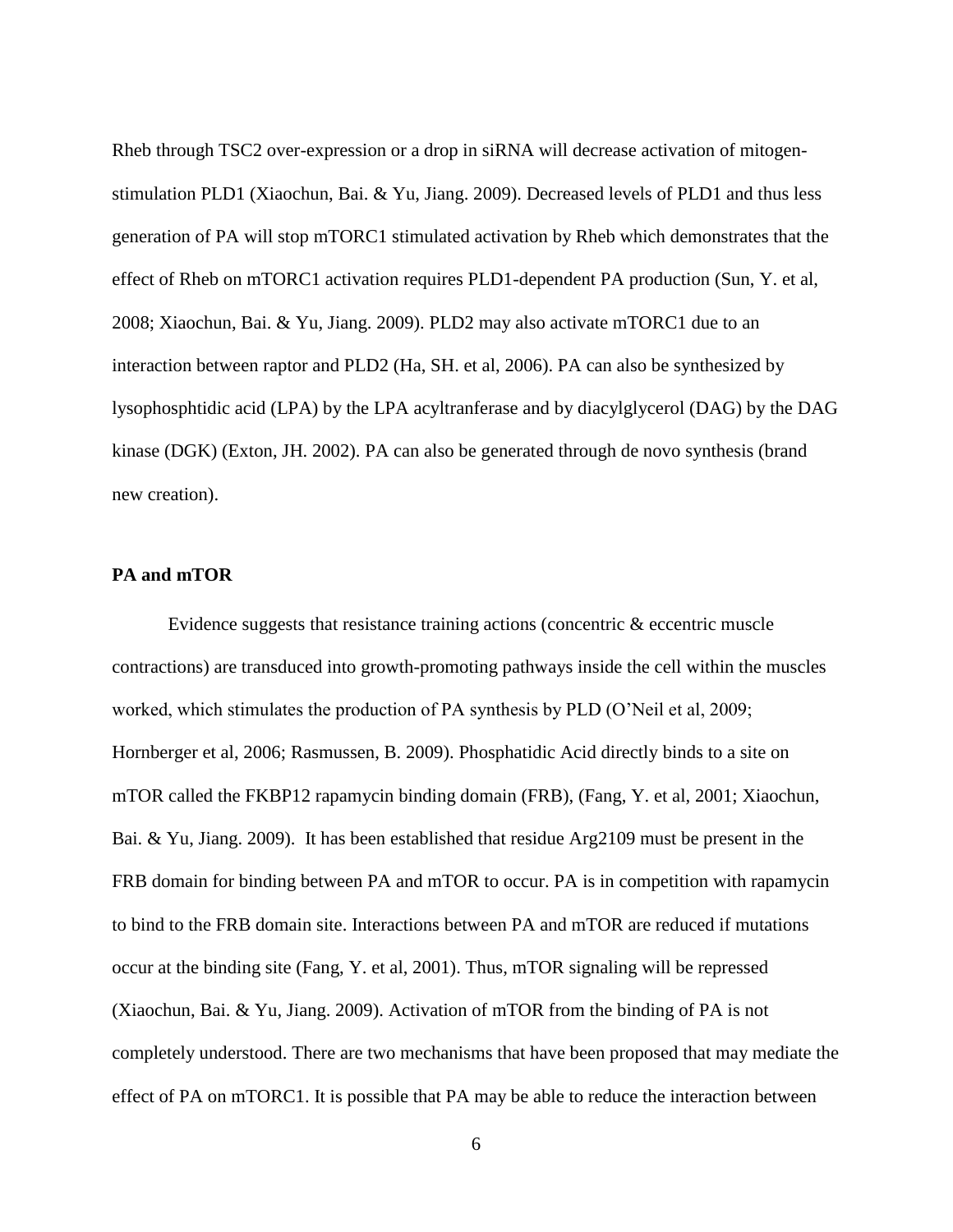mTOR and FKBP38 (an endogenous inhibitor of mTOR) in vitro and in cells (X. Bai, & Y. Jiang, 2009; Sun, Y. & Chen, J. 2008; Avruch, Long, Ortiz-Vega, Rapley, Papageorgiou, Dai, 2009). Thus, PA might stimulate mTORC1 by mitigating the suppression of FKBP38 (Xiaochun, Bai. & Yu, Jiang. 2009). However, it has been shown that inhibition of PA generation prevented the association of raptor with mTOR (Toschi, A. et al, 2009). This shows that the binding of PA might be necessary for mTORC1 stability (Xiaochun, Bai. & Yu, Jiang).

Due to FKBP38's role in mTORC1 regulation, it is possible that the interaction of raptor with mTOR could be altered upon reduction of PA and increased binding of mTOR with FKBP38 (Xiaochun, Bai. & Yu, Jiang). When PA binds to the protein mTOR via the FRB domain it activates the ribosomal protein kinase S6 or (p70s6K) through a complex network of signaling molecules (Avruch, Belham, Weng, Hara, Yonezawa, 2001). P70s6K is a key ribosome for the translation phase of protein synthesis (Fang, Y. 2003). Protein kinase Serine 6 catalyzes the phosphorylation of the S6 protein which is a component of the eukaryotic ribosomal 40 subunit (Lehman, N. et al, 2007). Importantly, p70s6k has an impact on protein translation and formation of new ribosome (Lehman, N. et al, 2007).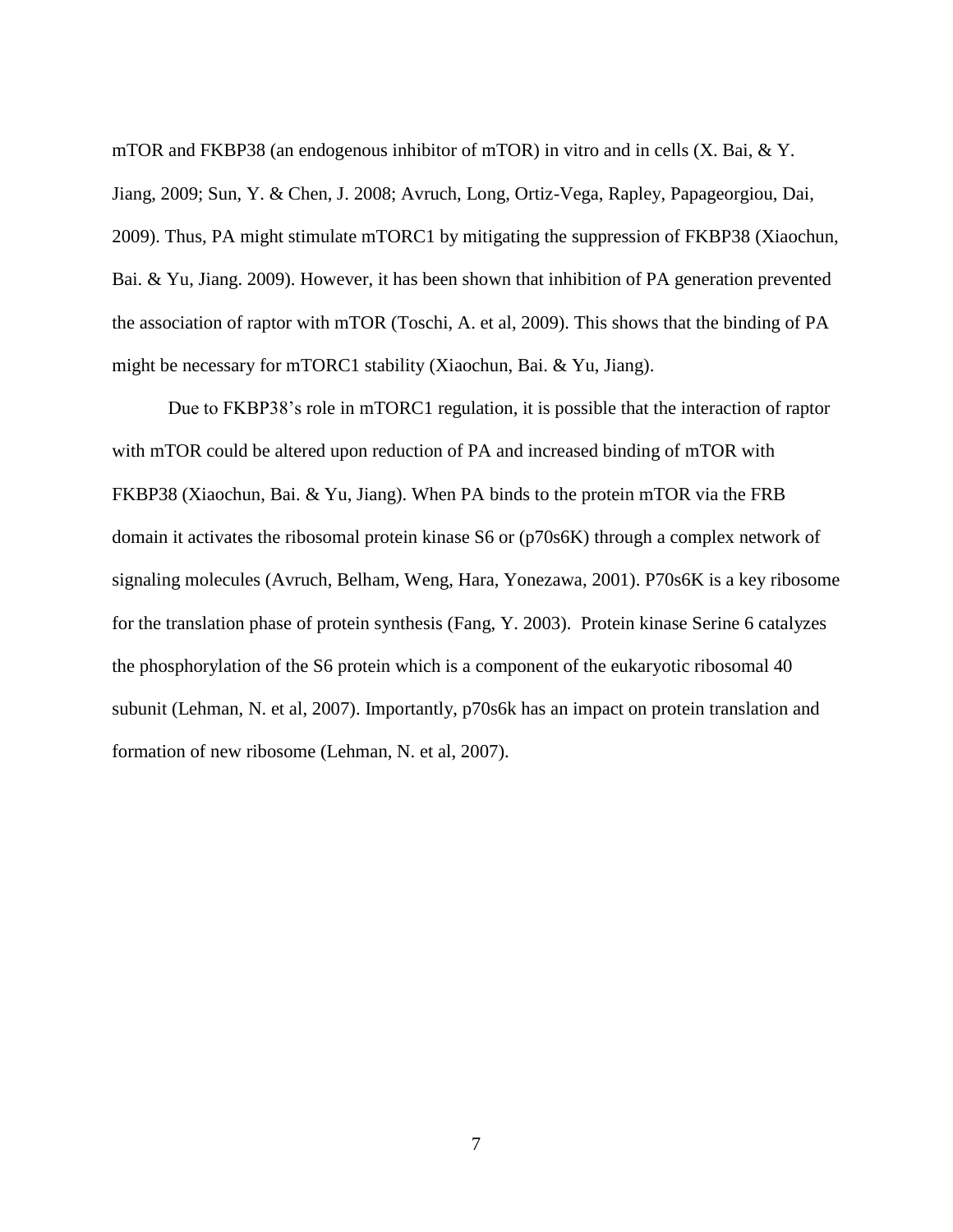

<span id="page-17-1"></span>Figure 1: Schematic of mTOR pathways leading to protein synthesis

# **Studies and Reviews on PA**

<span id="page-17-0"></span>Jie Chen and colleagues were one of the first to show that exogenously provided PA caused the activation of mTOR substrate S6 Kinase. They observed that extracellular concentrations of 100 µM PA caused the activation of S6K1 and 4E-BP1 phosphorylation human embryonic kidney (HEK) 293 cells that were serum-starved (Fang, Y. et al, 2001). This activation was terminated upon interaction with rapamycin, suggesting the involvement of mTOR. Rapamycin causes rapid dephosphorylation of these downstream effectors (S6K1 and 4E-BP1) through the PI3K and MAPK- regulated pathways (Tee, Fingar, Manning, Kwiatkowski, Cantley, Blenis, 2003). Also, the stimulatory effect of PA was not detected in amino acid deprived cells which indicates that amino acids give a permissive signal to PA that will allow its action.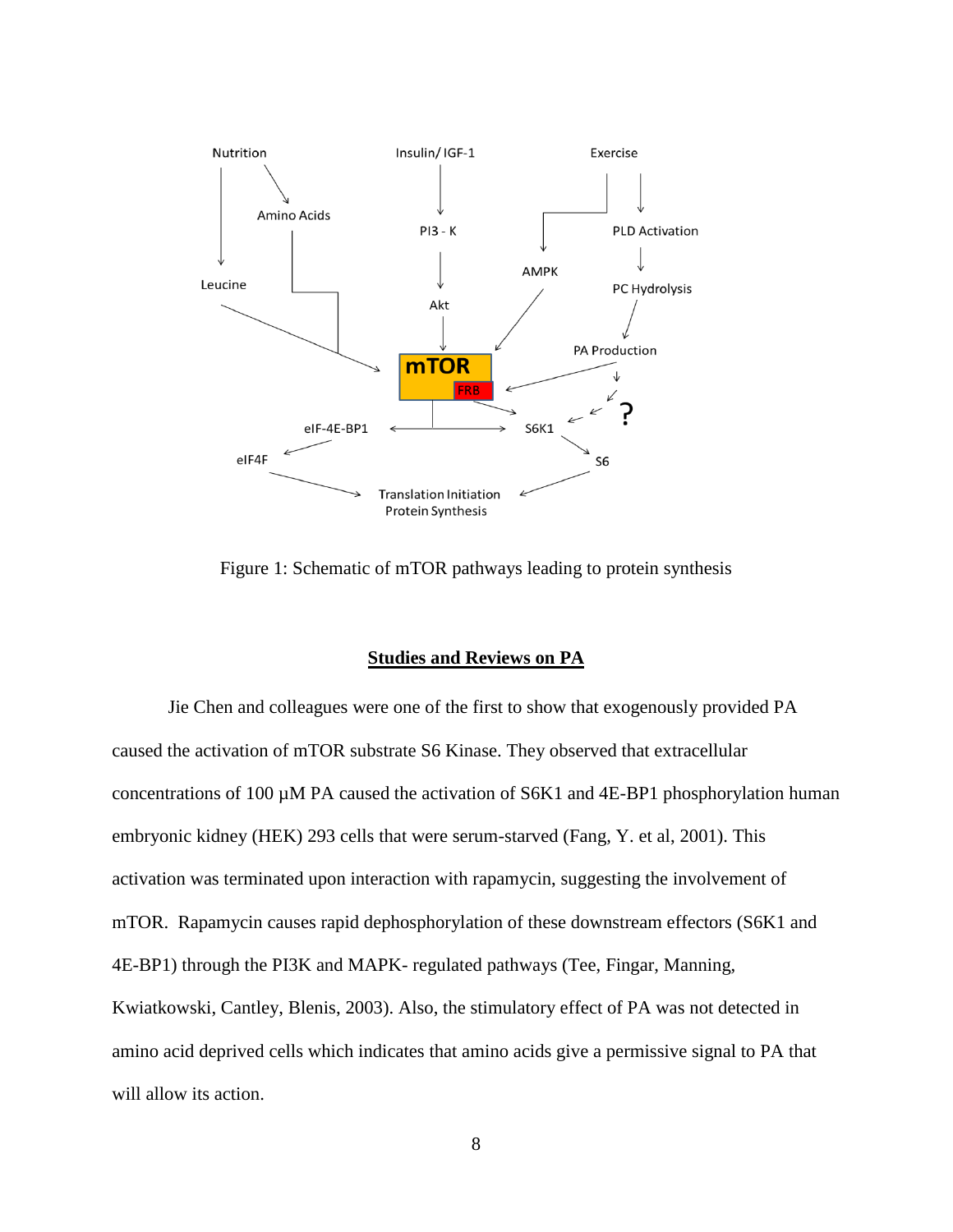In addition, HEK293 cells treated with 0.3% of 1-butanol ceased serum-stimulated PA production. The production of PA was also effected by 2-butanol alcohol as well. The addition of 1-butanol almost totally inhibited serum-stimulated S6K1 activation while 2-butanol had a slightly lesser effect. Interestingly, 4E-BP1 serum stimulated phosphorylation was also ceased by 1-butanol while 2-butanol had a marginal impact (Fang, Y. eta l, 2001). Protein kinase Akt and extracellular signal regulated kinases (ERK1, ERK2) serum-stimulated activation was not affected by butanol in a replicated situations, proving the effect of butanol on the production of PA and the involvement of PA in the rapamaycin sensitive pathway (Fang, Y. et al, 2001; Foster, D 2007). They also showed that a concentration as low as 10% of PA was sufficient to bind to the FRB domain site. This finding was significant because it showed a specific affinity for PA as no other phospholipids tested (PC, phosphatidlyserine, phosphatidyhlethanolamine, and phosphatidylinositol) bound to the FRB site. Incubation with the FKBP12-rapamaycin complex completely terminated the binding of PA with FRB. On the other hand, rapamycin-resistant FRB mutant protein (S20351) demonstrated the binding of PA immune to rapamycin (Fang, Y. et al, 2001). Their findings displayed that PA may regulate mTOR through the FRB domain (Foster, D. 2007).

The PI3K and mTOR pathway are essential for the mitogenic activation of 4E-BP1 and S6K1. The activity of PI3K was unaffected by PA which shows that the PI3K pathway is not likely to be affected by PA signaling (Fang, Y. et al, 2001). To ensure this, Jie Chen and colleagues used mutation of S6K1 which was sensitive to wortmannin but resistant to rapamycin.

Through further testing they found that PA signaling to S6K1 only goes through mTOR and not the PI3K pathway. However, it appears that PI3K may still be important for downstream responses to PA (Fang, Y. et al, 2001). Their observations had several important points. One of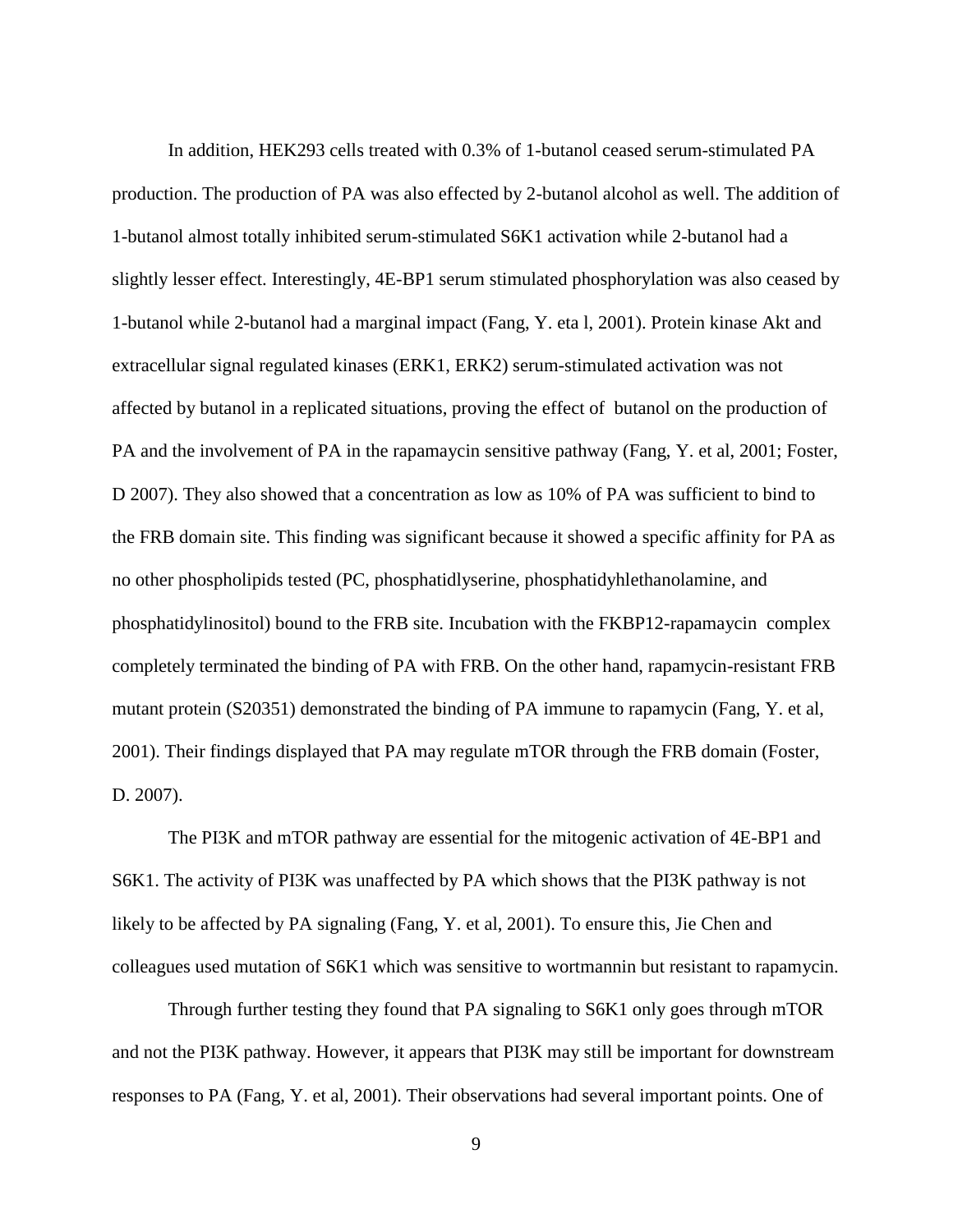which is PA interaction directly with mTOR through a mitogenic pathway upstream of S6K1 and 4E-BP1. In addition, the inhibitory characteristics of rapamycin may stem from the competition between it and PA for binding to the FRB domain site on mTOR which prevents it from activating downstream effectors while still allowing the catalytic activity of mTOR to continue (Fang, Y. et al, 2001). PA also activated mTOR in macrophages in an Akt-dependent way (Lim, H et al, 2003). Their results reported that exogenous PA added to a cell culture medium incorporates rapidly into cellular membranes and thus impacts functions of cells (Lim, H et al, 2003). They also demonstrated that PA could stimulate cytokines synthesis in vivo by providing PA to C57BL/6 mice and measuring serum cytokines by ELISA. The mice were injected intraperitoneally with PA and compared to the animals receiving saline control. A dose of PA (0.5-2mg) to mice was enough to stimulate the detection of TNF- $\alpha$ , IL-1 $\beta$ , and IL-6 serum. This suggests that PA activates systemic pro-inflammatory cytokines in vivo through systemic exposure (Lim, H. et al, 2003). In addition, their findings indicate that PA specifically acts a mediator to stimulate pro-inflammatory cytokines, as well as  $NO$  and  $PGE<sub>2</sub>$  synthesis in macrophages (Lim, H. et al, 2003). They concluded that PA had a strong impact on Akt activity of Raw264.7 cells indicating that the Akt/PI3K pathway is probably affected by PA signaling and is cell type –specific (Lim, H. et al, 2003).

In 2004, Xu and colleagues also showed that increased levels of S6 Kinase activity occurred due to mTOR activation by phosphonate analogues of PA (Xu, Y et al, 2004). Their reports showed that shorter stimulation periods yielded increased S6K1 activity for the PA analogues, suggesting that PA is required for the early stage of mTOR activation (Xu, Y. et al, 2004). While the entry mechanism of PA into cell and its intracellular concentration are not completely clear, Xu and colleagues provided four important points that indicate PLD1 and PA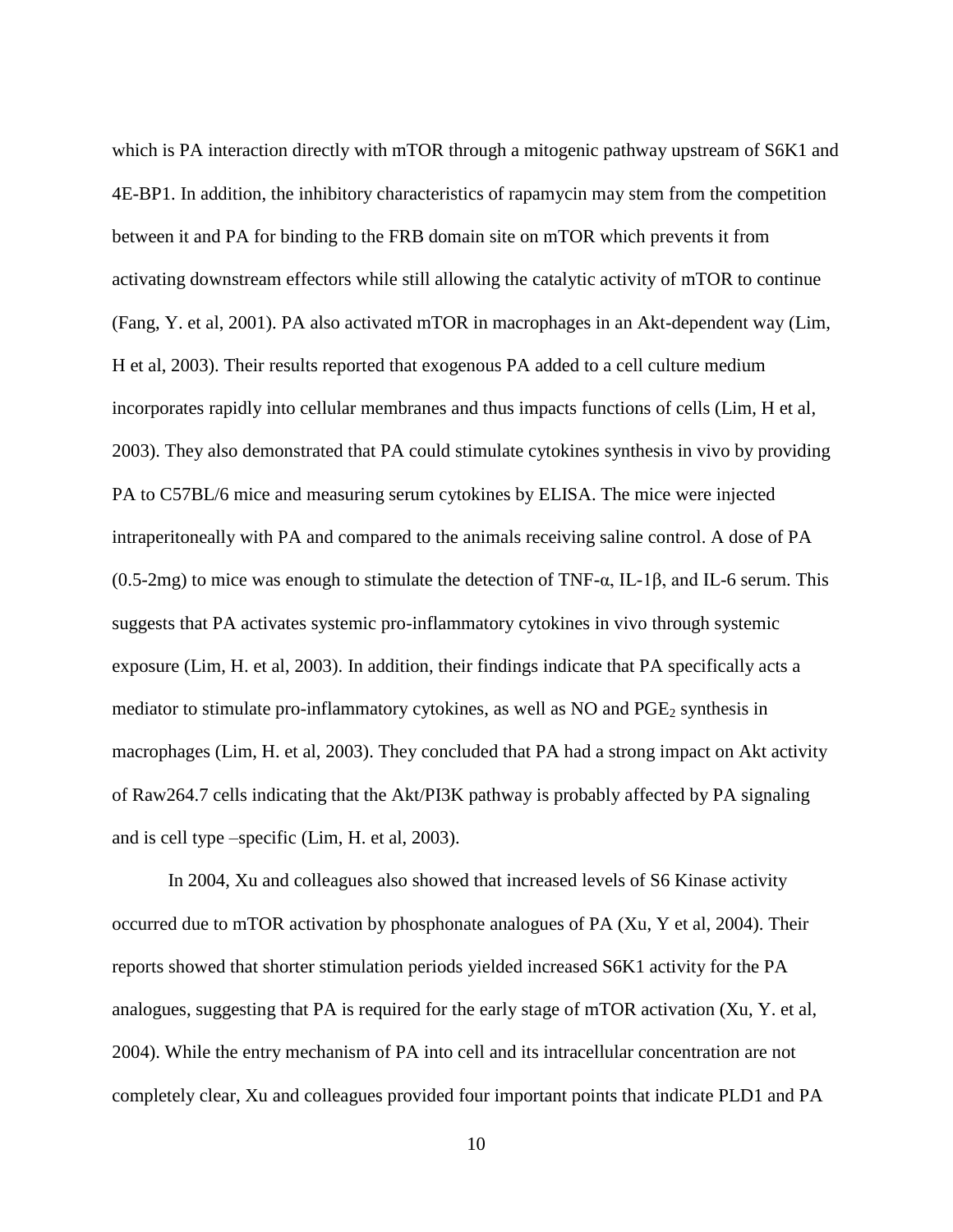are important mediators for mTOR signaling. First, there was a correlation between cellular PA levels and mTOR signaling. Second, PA binds in vitro to a domain called FRB in mTOR. Third, mitogens activate the mTOR target S6K1. Lastly, mitogenic activation requires the presence of PLD1. In addition, other PA metabolites including DAG and LPA do not activate mTOR signaling (Fang, Y. & Chen, J. unpublished observations; Xu, Y. et al, 2004).A study conducted by Hornberger in 2006 supported these studies and also reported some interesting points. They determined that an increase in PA concentration was sufficient enough for the activation of mTOR signaling. PA phosphatase inhibitor propranolol was used to incubate mouse extensor digitorum longus (EDL) muscles. This process induced higher concentrations of PA and p70S6K phosphorylation (Hornberger, T. et al, 2006). Upon incubation with rapamycin, phosphorylation of p70S6K ceased in the control and propranolol treated muscles (Hornberger, T. et al, 2006). Mechanical loading has a direct impact in the regulation of skeletal muscle mass (Hornberger, T. et al, 2006) To test the role of PLD activity and PA accumulation in mechanical stimulation, Hornberger and colleagues used an ex vivo model to mechanically stimulate EDL muscle.

The source of mechanical stimulation used was an intermittent passive stretch which has been demonstrated to activate p70S6K through mTOR-dependent signaling. Their results showed that for 15 minutes after mechanical stimulation was started, an increase in PLD activity was seen and immediately following that an increase in PA was evident for 90 minutes. Interestingly, there was a correlation between mechanical activation of mTOR signaling to p70S6K and the mechanically induced rise in PA concentration (Hornberger, T. et al, 2006). This suggests that resistance training or a source of mechanical stimulation causes PLD to activate and thus the accumulation of PA which leads to mTOR signaling. Further testing with rapamycin and PA showed that enhanced binding of PA to the FRB domain on mTOR results in mechanical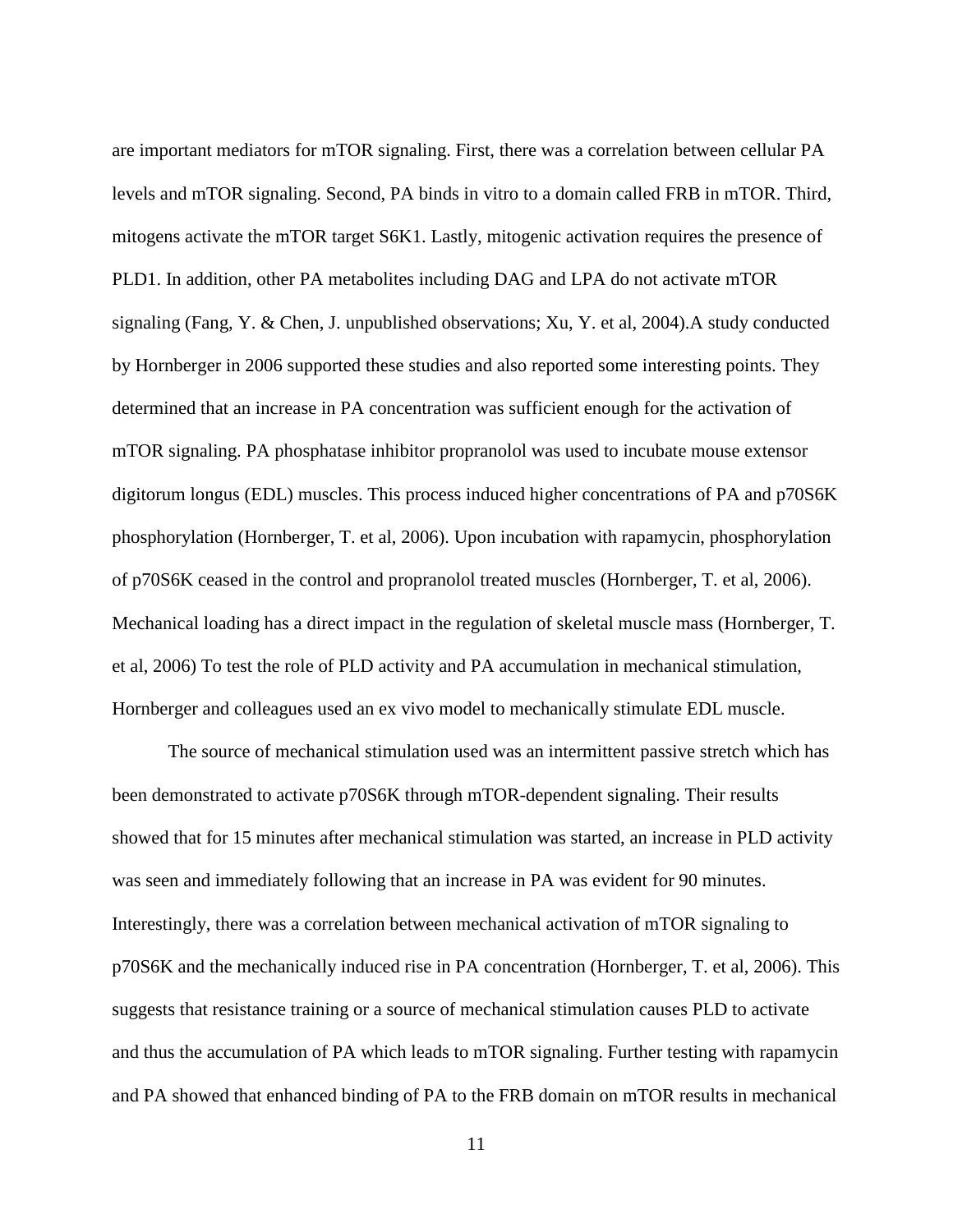activation of mTOR signaling. They concluded that inhibition of PLD stopped the accumulation of PA which in turn inhibited mTOR signaling (Hornberger, T. et al, 2006). These studies demonstrated that exogenously supplied PA activated mTOR . However, Nicholas Lehman and colleagues published a study in 2007 with evidence that suggests PA will bind to and activate p70S6K even with the absence of mTOR (Lehman, N. et al, 2007). In testing, p70S6k was placed in wells on a microtiter plate to see if it would bind to immobilized lipids. The other portion of the test was taking a look at p70S6K binding ability to LUVs. The first test showed that PA bound to p70S6K in a saturable manner occurring at about 1nM PA. Other phospholipids (PC, PE, PI) did not bind to p70S6K. The binding of PA to p70S6k was dependent on how much p70S6K was in the wells. The saturation took place at about 40ng protein/well, and wasn't changed y  $Ca^{2+}$  absence or presence. These findings indicated that PA bound to p70S6K specifically.

The second portion of the test involving the LUV confirmed that p70S6K binds to PA in a preferred manner. Previous studies have shown that one of the upstream activators of p70S6K is mTOR (Lehman, N. et al, 2007). Lehman and colleagues also examined the possibility that PA could bind to p70S6K without mTOR. To do this they silenced mTOR gene expression with siRNA. This significantly reduced the level of mTOR protein expression. Thus, mTOR was diminished. Their results showed that even in the absence of mTOR, p70S6k activation can still occur through PLD-derived PA binding (Lehman, N. et al, 2007). In 2009, Hornberger and colleagues reported that there is substantial evidence supporting the requirement of PA synthesis from PLD in the activation of mTORC1 from resistance exercise independently of PI3K-PKB signaling(O'Neil, T. et al, 2009). Previous work from this group had been done on passive stretch protocols on mice. This particular study introduced an eccentric exercise model in rodent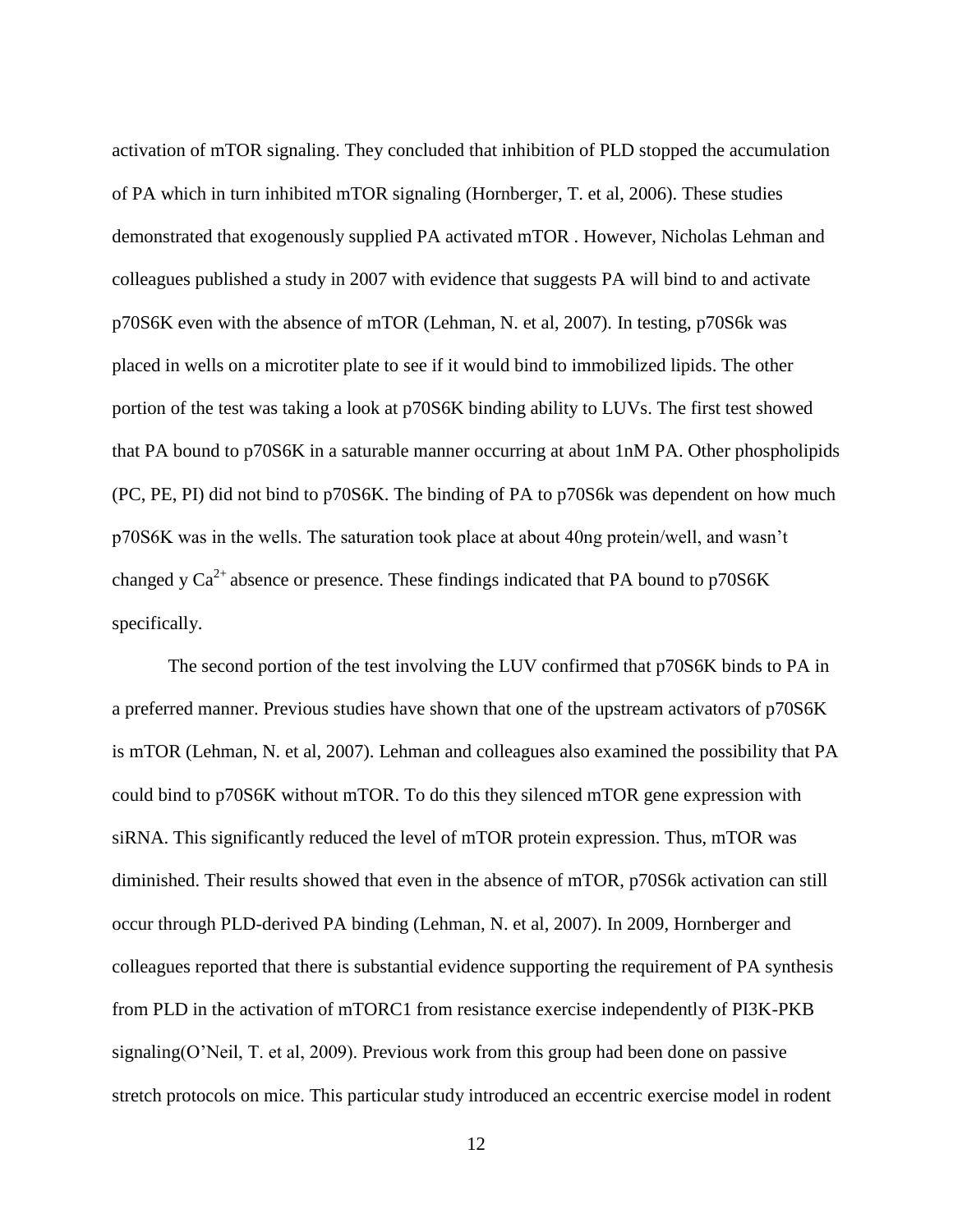mice. They showed that in their ex vivo model PA concentrations in the muscle as well as S6K1 phosphorylation increased after eccentric exercise and could be inhibited from exposure to lbutanol. Finally, they reexamined previous work done on an in vivo model where growth was induced in the tibialis anterior following eccentric exercise but not in the soleus following concentric exercise (Baar, K. & Esser, K. 1999). After further analysis they discovered that mTORC1 was activated in the tibialis anterior which correlated with PA concentrations within that muscle. Inversely, mTORC1 remain unchanged in the soleus. This evidence clearly shows how mTORC1 can be activated from increases in PA completely independent of the PI3K-PKB pathway (O'Neil, T. et al, 2009; Rasmussen, B. 2009). A review by Troy A. Hornberger published in 2011 reaffirmed all of these points (Hornberger, TA. 2011).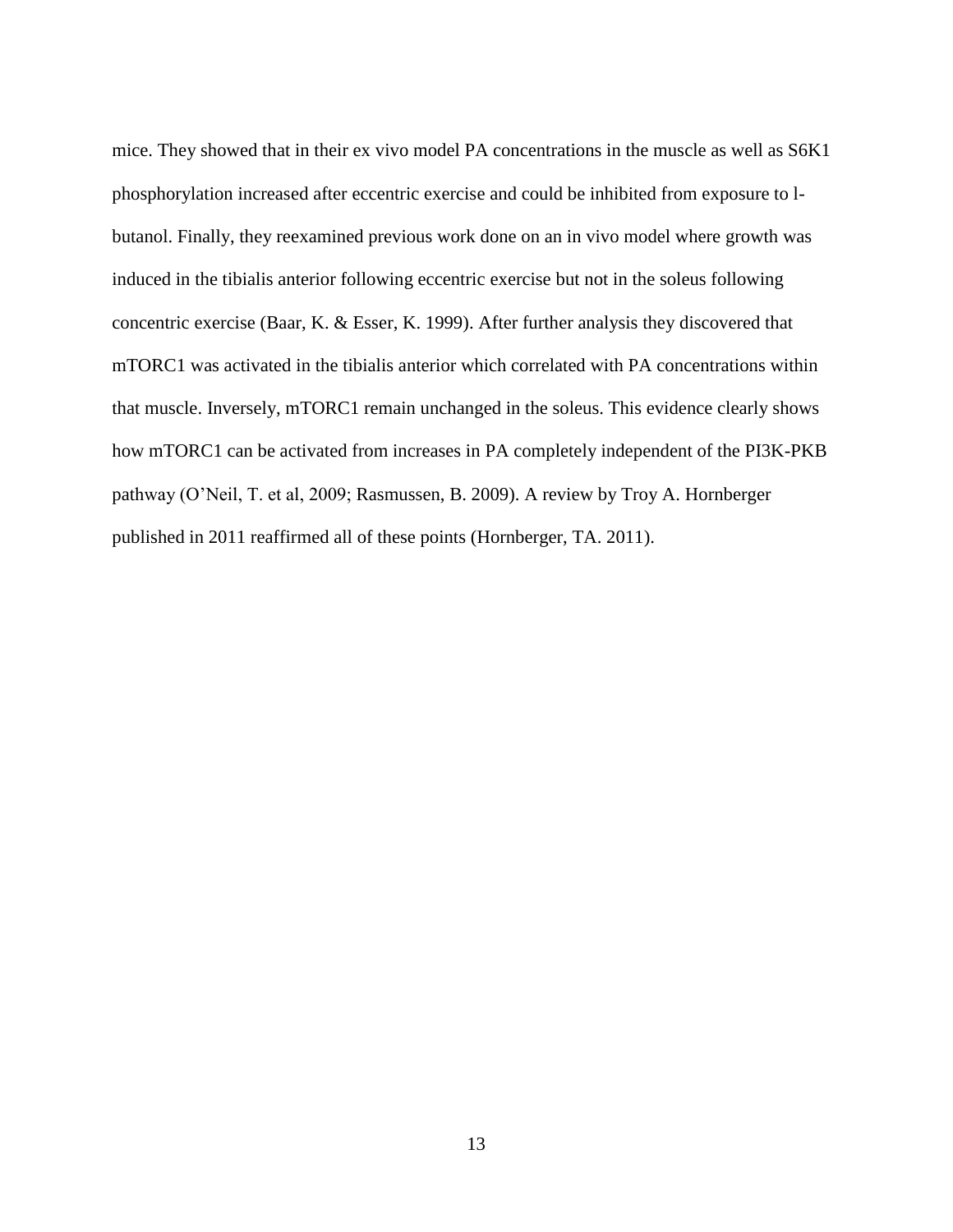### **CHAPTER THREE: METHODS**

#### **Subjects**

<span id="page-23-1"></span><span id="page-23-0"></span>Fourteen resistance-trained men (mean  $\pm$  SD; age 22.7  $\pm$  3.3 yrs; height: 1.78  $\pm$  0.10m; weight:  $89.3 \pm 16.3$  kg) volunteered to participate in this randomized, double-blind, placebocontrolled, repeated measures study. The subjects had at least 1 year of recreational resistance training experience in the bench press and squat exercises and had to be training both exercises consistently within the last month prior to beginning the study. Subjects were required to stop all other supplementation during the study. Participants also had to be creatine free for at least one month prior to the start of the study to account for the creatine washout period. All subjects were required to read and complete a medical history report to ensure their safety and eligibility for the study. All participants were informed of the purpose and any possible risks associated with this investigation. They were also required to read and sign an informed consent prior to participation. The proposal and all procedures were approved by the New England Institutional Review Board.

#### **Study Protocol**

<span id="page-23-2"></span>This study was conducted as a double-blind, randomized design. The investigation lasted for a total of 8 weeks. Subjects reported to the Human Performance Laboratory (HPL) for pre and post testing. They were tested for 1RM max strength in the bench press and squat exercise. Subject's dominant leg vastus lateralis thickness and pennation angle were measured using ultrasound imaging technology.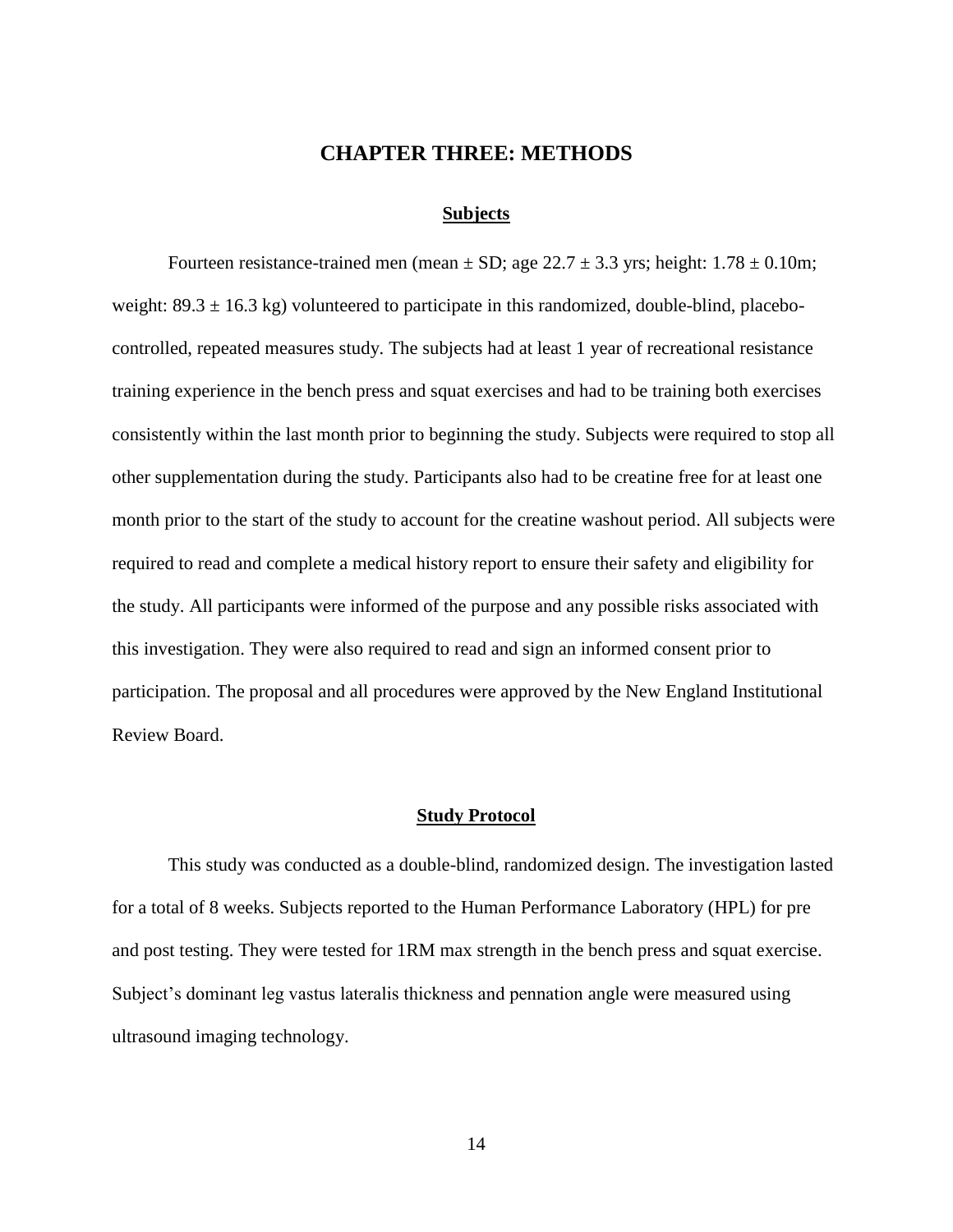Their body fat percentage as well as lean tissue mass was measured using dual-energy Xray absorptiometry. Subjects were required to fill out a dietary recall sheet containing everything they consumed for a three day period (2 normal weekdays & 1 normal weekend day). Their diet was analyzed to ensure proper caloric intake was met. This gave us an indication whether the subjects were taking in enough calories to promote a gain in muscle mass.

#### <span id="page-24-0"></span>**Supplement**

Subjects were given bottles containing 320-mg capsules containing either PA or PL. The supplement is marketed as Mediator® 50P , ChemiNutra, MN, and contained 50-60% phosphatidic acid, 5-15% phosphatidylcholine, 5-15% phosphatidylethanolamine, 1-5% of lysophosphatidylcholine, and 1-5% of N-acyl phosphatidylethanolamine (NAPE). The placebo contained rice-flour in a similar configuration. Subjects took 5 capsules a day at the same time for 8 weeks and reported to the HPL for refills every three weeks. Subjects were also given 4 bottles a week of a collagen protein blend mixed with Powerade®. This proprietary blend was taken 30 minutes post exercise every week.

#### <span id="page-24-1"></span>**Workout**

An 8 week 4 day split routine hypertrophy style workout was implemented to obtain optimal results in increasing muscle mass and fat loss. The subjects used 70% of their 1-RM max as their weight for the bench press and squat exercises. The weight for all the assistive exercises was determined by the subject as long as it stayed within the proper repetition ranges (10-12). Subjects were required to use 90 seconds of rest between each set for all exercises.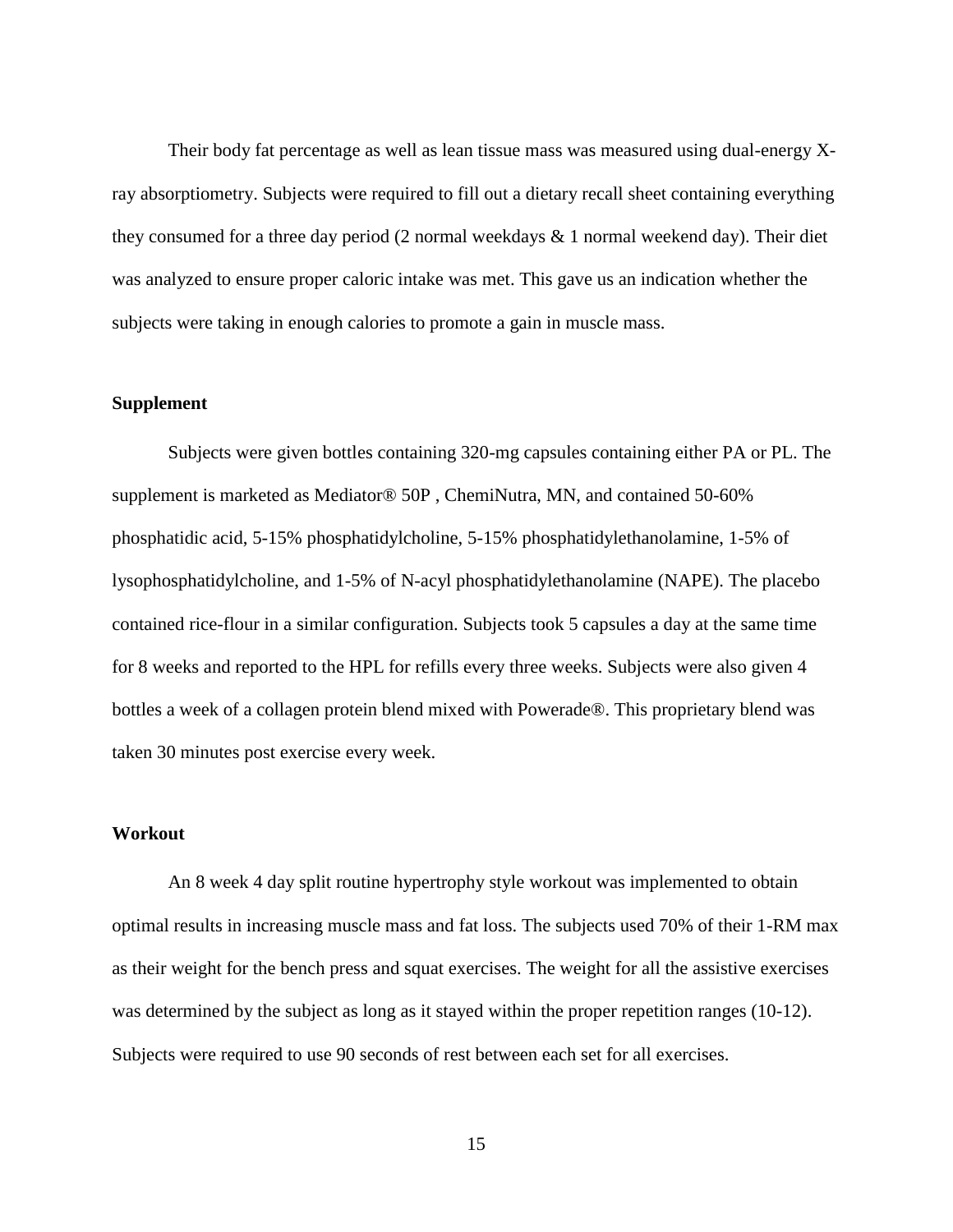#### <span id="page-25-0"></span>**Max Testing**

Subjects were tested for maximal strength [one repetition-maximum (1-RM)] in the bench press and squat exercises at the beginning and end of the study. Subjects were given multiple opportunities to reach their true maximal strength in both exercises. A successful bench press attempt had to be performed by touching the chest with the bar and lifting the weight back to a rack position without a spotter's assistance to complete the repetition. Subjects did have the option of a lift-off upon their request. A successful squat attempt was assessed on proper technique and depth. Adequate depth was determined by the knee and hip joint being parallel to the floor.

# <span id="page-25-1"></span>**Dexa Scan**

Total body fat free and lean tissue mass was measured by dual-energy X-ray absorptiometry (DEXA) using a General Electric Lunar Prodigy Series X Scanner in the Wellness Research Center at the University of Central Florida. Dexa scans were conducted on each subject prior to the study and upon completion to assess body composition changes that occurred over the course of the program. Results from the dexa were expressed as total and regional body fat percentage, fat mass  $(g)$ , and lean tissue mass  $(g)$ . A trained X-ray technician performed all scans throughout the study.

#### <span id="page-25-2"></span>**Ultrasound**

Vastus lateralis (VL) muscle architecture (thickness & pennation angle) was assessed in the dominant leg of each subject at rest using B-mode ultrasound imaging with a 12 MHz linear transducer (General Electric LOGIQ P5) in the HPL at the University of Central Florida.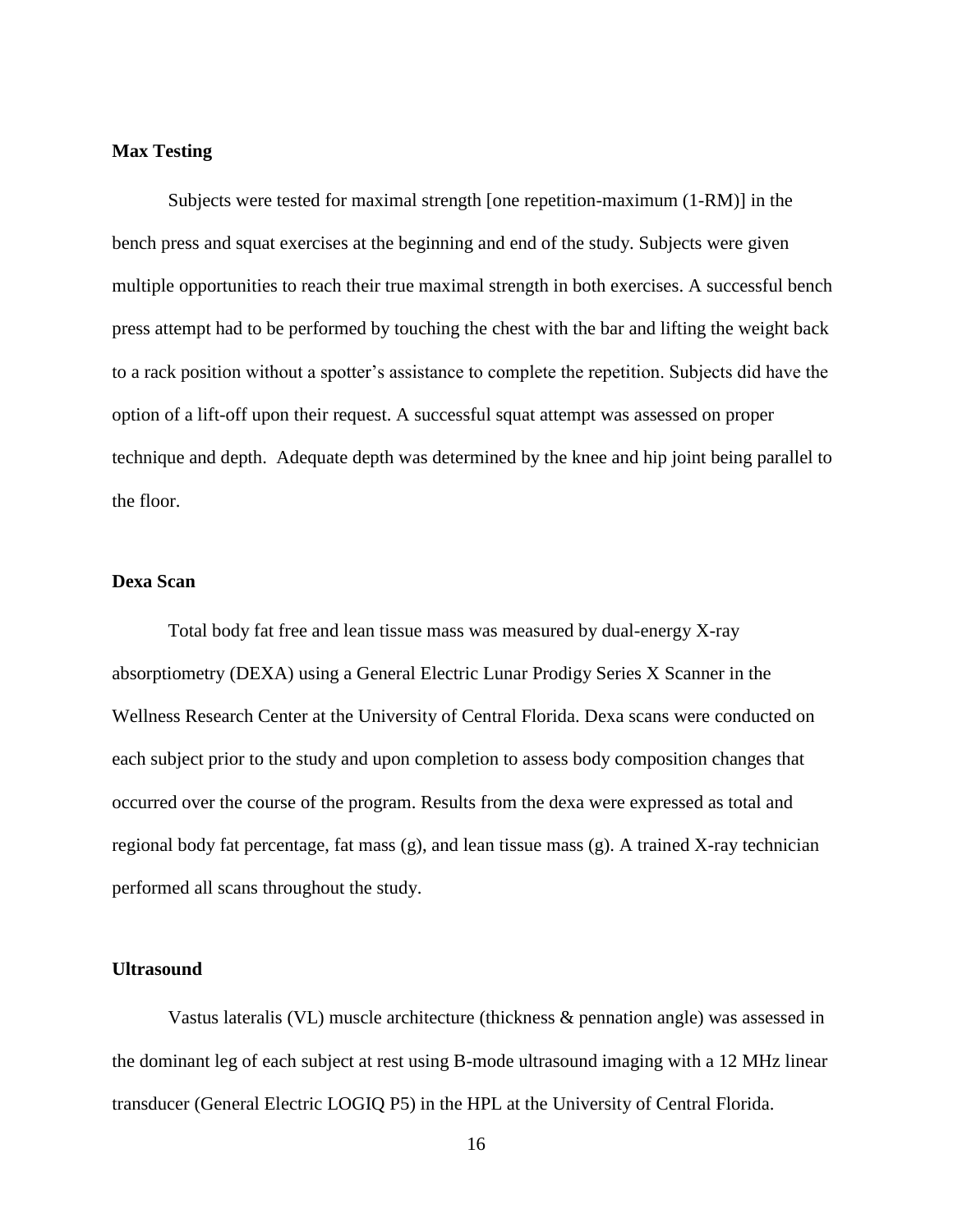Subjects were positioned on their side with knee slightly flexed. The length of the upper limb was measured from the central lateral side of the patella to the iliac crest. Measures of pennation angle and muscle thickness were taken along this line in the first subject at a location approximately half way up the upper limb. Measurements were taken at 5cm section along this marked line. These areas of measurement were then standardized in accordance with limb length of the following subjects. Each subject was measured prior to their 1RM max squat test at the beginning and end of the study. Pennation angle was determined as the crossing between the deep aponeurosis and the fascicles. The muscle thickness was determined as the distance between deep aponeuroses and superficial tissue of the VL muscle.

#### <span id="page-26-0"></span>**Statistical Analysis**

Magnitude based inferential analyses were used as an alternative to normal parametric statistics to account for the small sample size ( $PA = 7$ ;  $PL = 7$ ). Several studies have supported magnitude based inferences as a complementary statistical tool to null hypothesis testing for reducing interpretation errors (Batterham, AM. & Hopkins, WG. 2005; Hopkins, WG, Batterham, AM, Marshall, SW, and Hanin, J. 2009).

The precision of the magnitude based inference was set at 90% confidence limits, using a p-value derived from an unpaired t-test and the threshold values remained constant at  $\pm$  0.2 for the small sample size. Data is represented as mean  $\pm$  SD.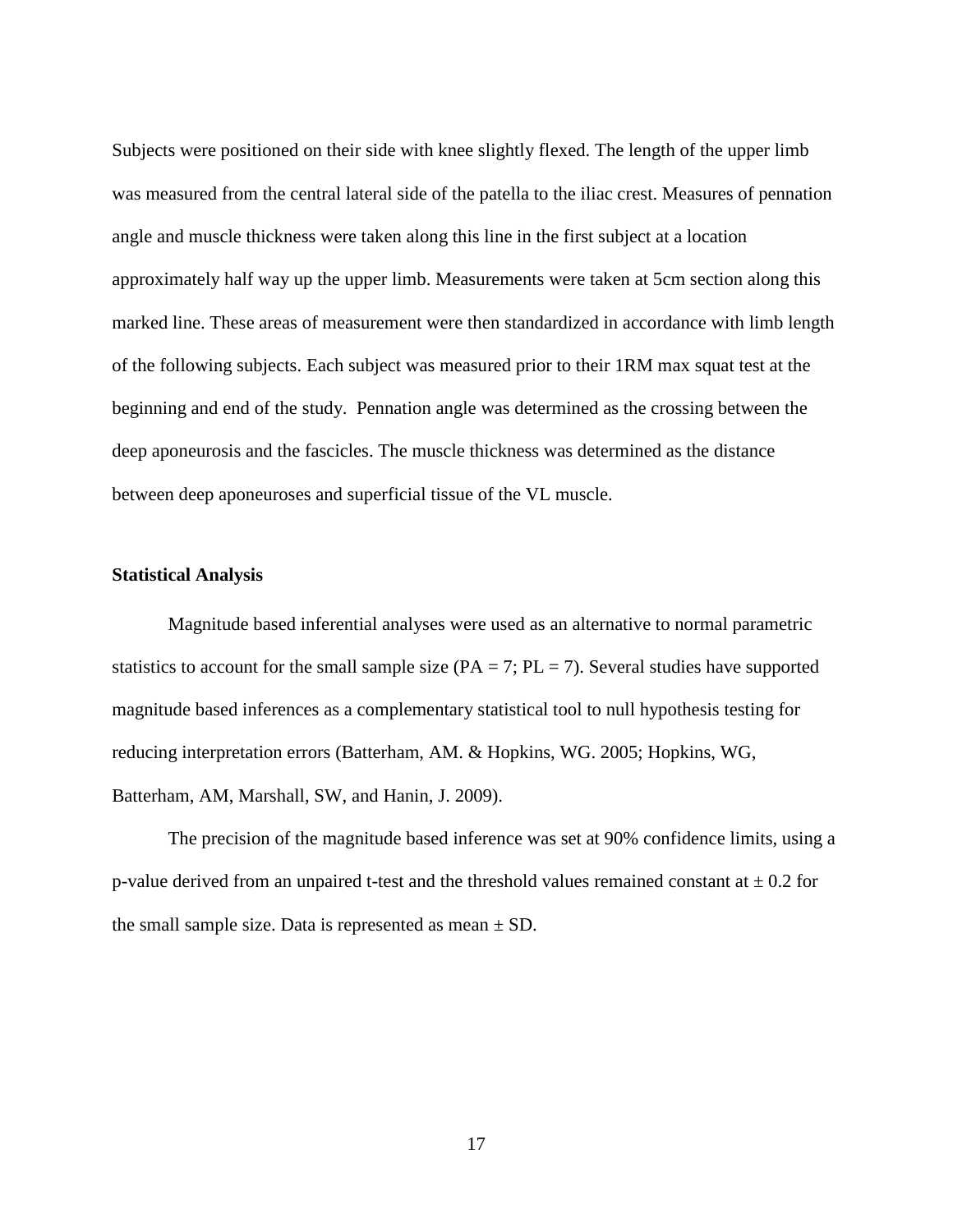### **CHAPTER FOUR: RESULTS**

<span id="page-27-0"></span>We used a paired sample t test to assess changes in eight variables from pre to post testing. Arms and legs soft tissue mass (ALSTM) changed significantly in both groups (PL =  $0.94 \pm 0.86$ ; PA = 1.13  $\pm$  0.67). Changes in pre to post squat strength were significant among both groups (PL = 12.6  $\pm$  6.12; PA = 17.2  $\pm$  6.7). Vastus lateralis (VLpre/post) muscle thickness (cm) increased in both groups from pre to post testing (PL =  $0.365 \pm 0.329$ ; PA =  $0.3 \pm 0.251$ ). Muscle quality (MQLEGS) also increased over the course of the study in both groups ( $PL =$  $0.384 \pm 0.382$ ; PA =  $0.56 \pm 0.326$ ). There was a significant difference in both groups in skeletal muscle index (SMI) from pre to post (PL =  $0.289 \pm 0.266$ ; PA =  $0.362 \pm 0.326$ ). There was no significant difference in bench press (BENCHpre/post) exercise among the PL group (Figure 2) but there was a significant difference in the PA group pre to post ( $PL = 3.56 \pm 7.034$ ;  $PA = 6.155$  $\pm$  6.101). No significant changes were seen in the PL group in lean soft tissue (LST) from pre to post testing (Figure 3) however, there was a significant increase in LST from pre to post testing among the PA group. No significant change occurred in leg lean mass (LEGLM) among the PL group (Figure 4) but, there was a significant increase in LEGLM with in the PA group. Magnitude based inferential analyses to further examine the effects of PA on lean mass (LM), squat strength (SQ), and bench press (BP) over time. Differences between the PL and PA group in BP strength were unclear. Interestingly, PA was shown to be likely beneficial over PL in increasing lean mass and squat strength.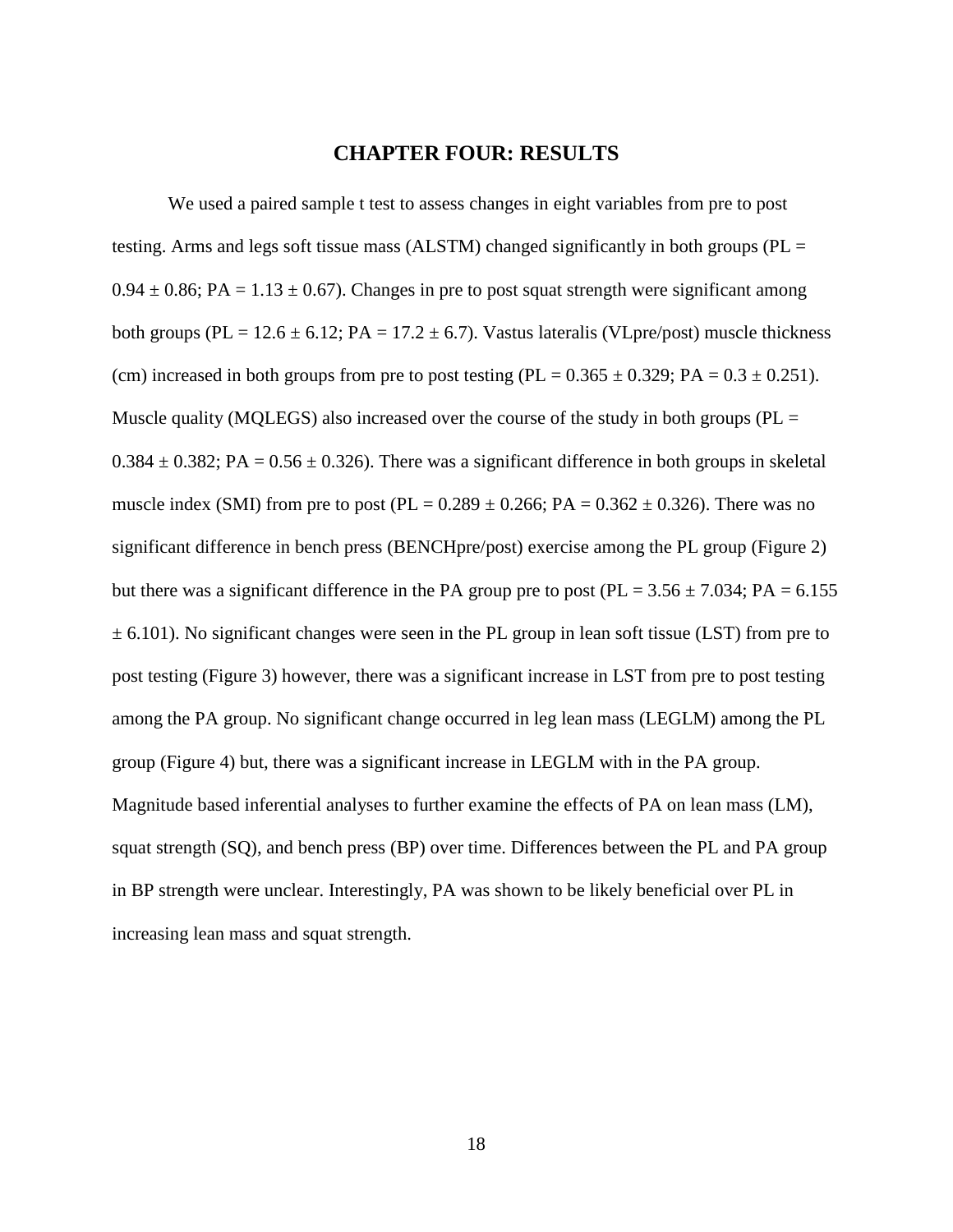

<span id="page-28-0"></span>Figure 2: Mean changes in bench press strength by treatment group.



<span id="page-28-1"></span>Figure 3: Mean changes in total body lean soft tissue by treatment group.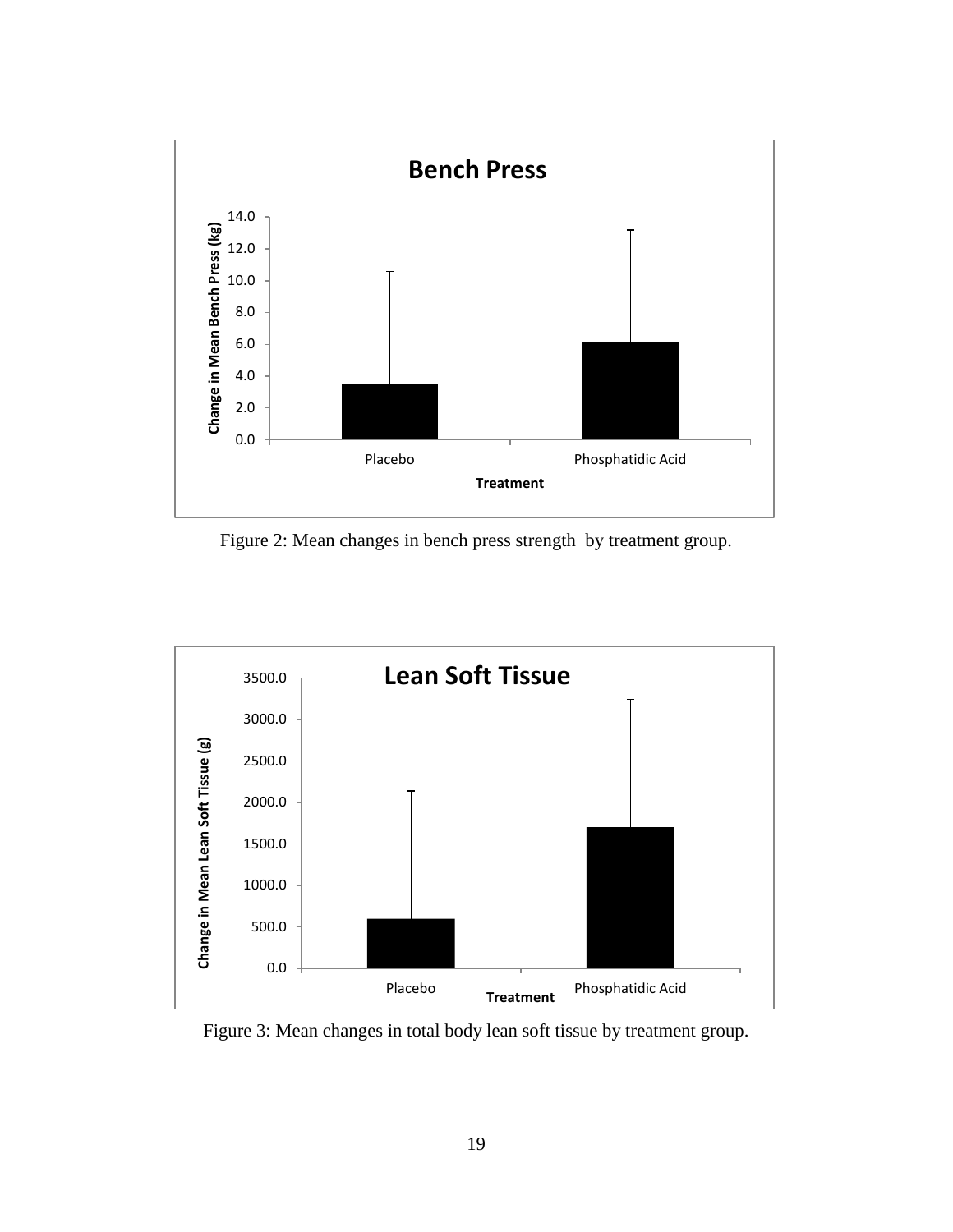

<span id="page-29-0"></span>Figure 4: Mean changes in leg lean mass by treatment group.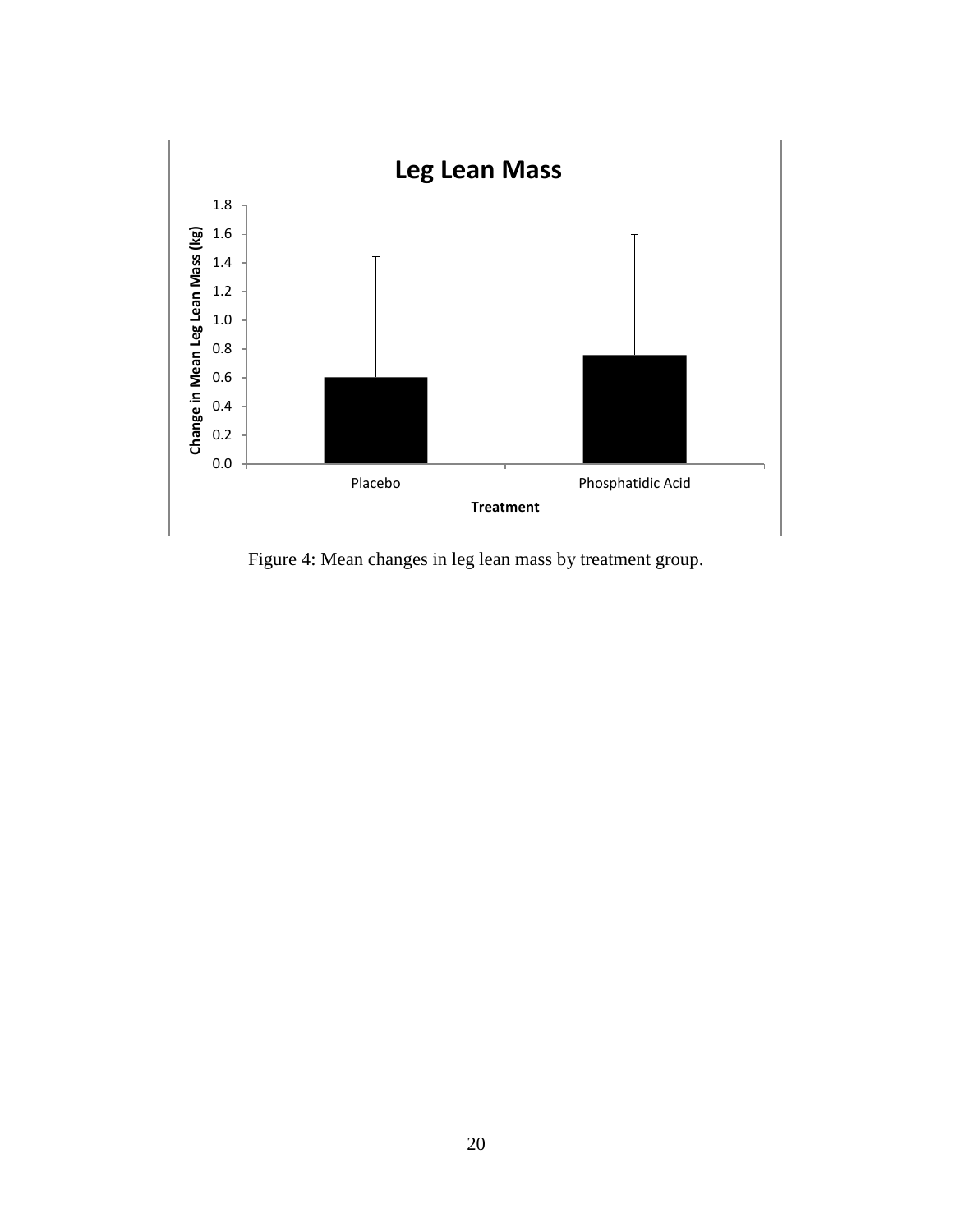# **CHAPTER FIVE: DISCUSSION**

<span id="page-30-0"></span>The findings of this study suggest that Phosphatidic Acid supplemented every day for 8 weeks 15 minutes prior to a hypertrophy workout may be capable of enhancing strength and lean soft tissue in resistance trained men. This is the first study to examine the effects of exogenously supplied PA combined with a resistance training protocol in humans. While PA did appear to affect overall total body lean soft tissue, the biggest changes were seen in the legs. PA did not significantly affect lean soft tissue in the arms. Interestingly, the PA group had a significant increase in bench press strength compared to the PL group but not in the squat exercise when compared to the PL group (Table 1).

<span id="page-30-1"></span>

|               |                                   | <b>Placebo</b> |           | PA              |          |           |       |
|---------------|-----------------------------------|----------------|-----------|-----------------|----------|-----------|-------|
| <b>Number</b> | <b>DELTA Measurements</b>         | <b>Mean</b>    | Std. Dev. | Sig.            | Mean     | Std. Dev. | Sig.  |
|               | $ALSTMpre - ALSTMpost(g)$         | 0.944          | 0.867     | 0.028           | 1.130    | 0.670     | 0.004 |
| $\mathbf{2}$  | $SQUATpre-SQUATpost$ (lbs)        | 12.600         | 6.120     | 0.002           | 17.20    | 6.700     | 0.000 |
| 3             | $VLpre - Vlpost$ (cm)             | 0.365          | 0.329     | 0.026           | 0.300    | 0.251     | 0.018 |
| 4             | MQLEGSpre - MQLEGSpost            | 0.384          | 0.382     | 0.037           | 0.560    | 0.326     | 0.004 |
| 5             | SMIpre - SMIpost                  | 0.289          | 0.266     | 0.028           | 0.362    | 0.209     | 0.004 |
| 6             | <b>BENCHpre – BENCHpost (lbs)</b> | 3.560          | 7.034     | N <sub>O</sub>  | 6.155    | 6.101     | 0.037 |
| 7             | LSTpre $-LSTpost(g)$              | 598.710        | 1539.790  | NO <sub>1</sub> | 1702.850 | 1324.35   | 0.014 |
| 8             | LEGLMpre – LEGLMpost (g)          | 0.604          | 0.840     | N <sub>O</sub>  | 0.759    | 0.306     | 0.010 |

Table 1: Pre and post mean changes between treatment groups.

The exact reason for this is unknown. It's possible that the subjects in this study all had substantially more training experience in the bench press exercise than the squat exercise. This would explain the effect PA had on bench press strength. If the participants were not as experienced in the squat exercise they would all have improvement in strength which could be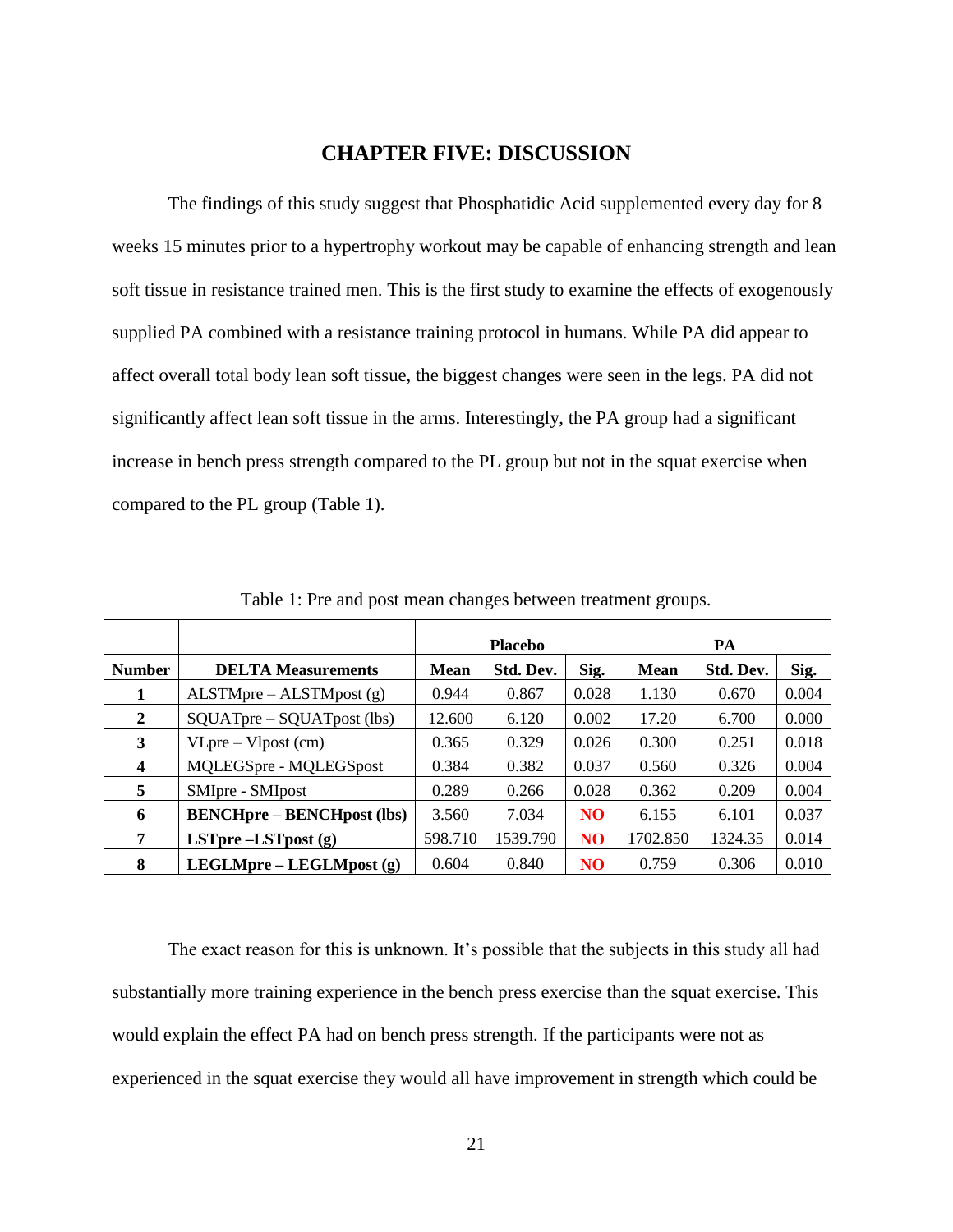increased effectively with a good training protocol without the need of a supplement such as PA. The training protocol was designed and used based on previous research. High training volume was incorporated because of its correlation with increases in lean tissue (Hendrick, A. 1995; McDonagh, M. & Davies, C. 1984). This is normally accomplished by using a medium to high amount of repetitions (8 to 12), for three to six sets per body part (Ostrowski, K.J., Wolson, G.J., Weatherby, R., Murphy, P.W., Lyttle, A.D. 1997; Tesch, P.A. 1992; Fleck, S.J. & Kraemer, W.J. 1987; Hendrick, A. 1995; Herrick, A.R., & Stone, M.H. 1970). The specific mechanism of action remains unclear. It is possible that PA consumption could be more effective when paired with the use of a resistance training program geared more toward strength (4-6 reps) rather than hypertrophy.

There is no known appropriate dosage of PA needed to illicit noticeable gains in strength or lean soft tissue mass. There are also concerns that exogenously supplied PA is unable to cross the cellular membrane barrier due to the changes it would undergo through digestion (Foster, D. 2007). In addition, the total sample size was very small ( $PL = 7$ ;  $PA = 7$ ) which affected the statistical power of the results. It is important for future studies to explore several issues. The sample size must be increased substantially to achieve solid statistical power. The effects of different PA doses on lean tissue and strength gains must be examined. Also, a protocol should be developed to expose whether or not PA can be taken up into the cell to bind to mTOR for protein synthesis activation. The timing of PA is also unclear. It is unknown as to whether there is a specific time to take PA before or after an exercise bout that would enhance the effects. In addition, the study length of 8 weeks may not be long enough. Future studies should look at PA supplementation over a longer time frame (12-15) week period. There could also be responders and non-responders to PA similar to creatine. During this study, subjects were exercising using a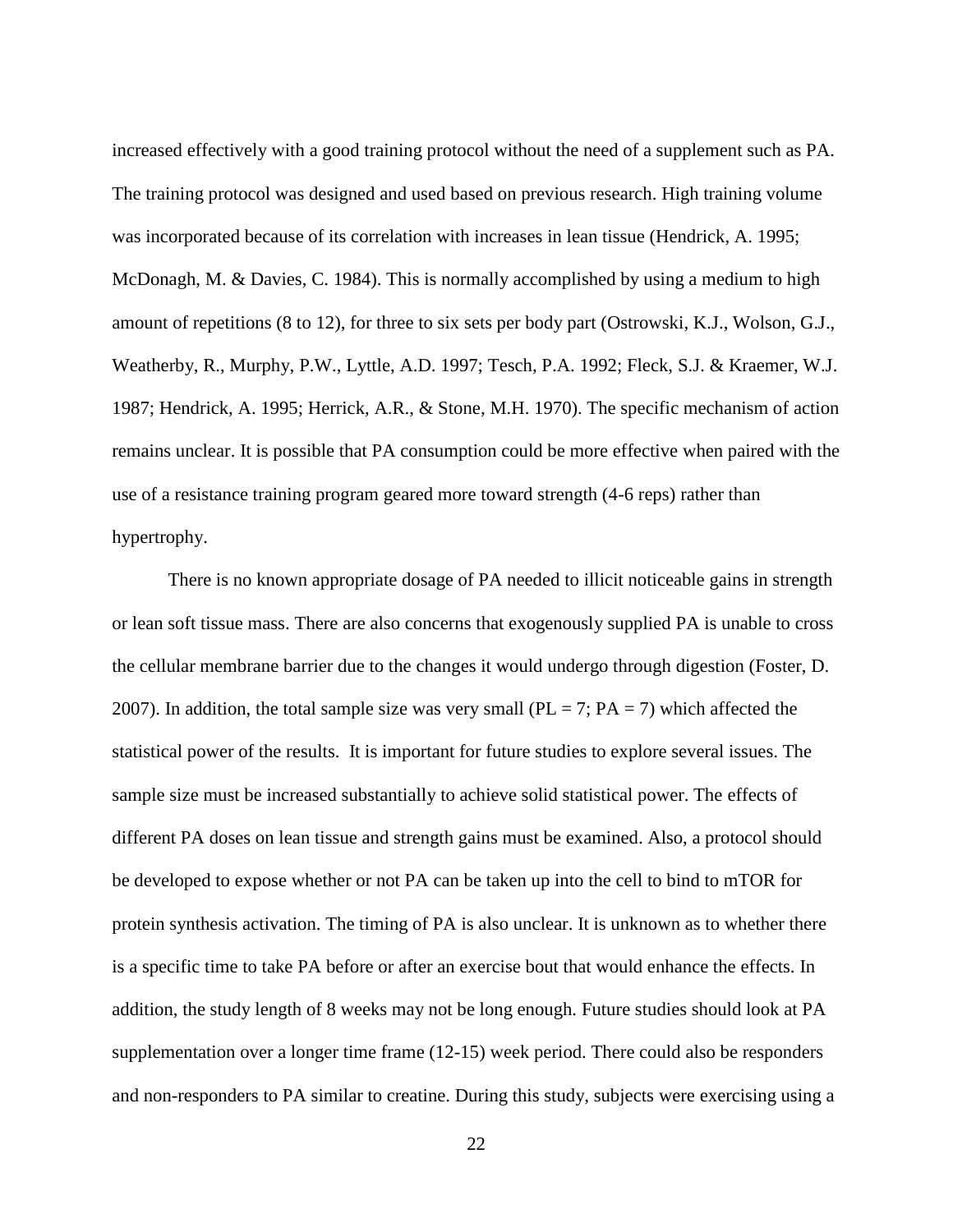<span id="page-32-0"></span>facility of their choice. This limits the ability to control absolute compliance. It must be controlled in future studies to verify complete adherence to the program.

# **Conclusion**

In conclusion**,** PA supplementation was determined to be likely beneficial at improving SQ and LM over PL by 26% and 64%, respectively (Table 2). The strong relationship between changes in total training volume and LM in the PA group suggest that greater training volume most likely lead to the greater changes in LM, however, no such relationship was found with PL group. For the BP data, the PA group resulted in a 42% greater increase in strength over PL, although the effect was considered unclear.

<span id="page-32-1"></span>Table 2: Change in PA strength and body composition measures using magnitude-based inferential statistics.

| <b>Change in Measure</b> |                  |                  |                            |                              |  |  |
|--------------------------|------------------|------------------|----------------------------|------------------------------|--|--|
|                          | $PA (mean + SD)$ | $PL (mean + SD)$ | Difference $(+90\% \, CL)$ | <b>Qualitative Inference</b> |  |  |
| LM(Kg)                   | $1.7 + 1.3$      | $0.6 + 1.5$      | $1.1; +1.4$                | Likely Beneficial            |  |  |
| SQ(Kg)                   | $17.2 + 6.7$     | $12.6 + 6.1$     | $4.5; +6.0$                | Likely Beneficial            |  |  |
| BP(Kg)                   | $6.16 + 6.1$     | $3.6 + 7.0$      | $2.6; +6.2$                | Unclear                      |  |  |

| Table 3: Eight-week resistance training protocol. |  |
|---------------------------------------------------|--|
|                                                   |  |

<span id="page-32-2"></span>

| <b>Monday/Thursday</b>  |                      | <b>Tuesday/Friday</b> |                      |  |
|-------------------------|----------------------|-----------------------|----------------------|--|
| Exercise                | Sets/Reps (RM)       | Exercise              | Sets/Reps (RM)       |  |
| Bench Press*            | $1.4 \times 10 - 12$ | Squats*               | $1.4 \times 10 - 12$ |  |
| <b>Incline DB Press</b> | $3 \times 10 - 12$   | Lunge/Front squat     | $3 \times 10 - 12$   |  |
| Seated Shoulder Press*  | $1.4 \times 10 - 12$ | Leg Curl              | $3 \times 10 - 12$   |  |
| Upright rows            | $3 \times 10 - 12$   | Knee Extension        | $3 \times 10 - 12$   |  |
| Lateral raises          | $3 \times 10 - 12$   | <b>Calf Raises</b>    | $3 \times 10 - 12$   |  |
| <b>Shrugs</b>           | $3 \times 10 - 12$   | Lat Pulldown          | $4 \times 10 - 12$   |  |
| Triceps pushdown        | $3 \times 10 - 12$   | <b>Seated Row</b>     | $4 \times 10 - 12$   |  |
| Triceps extension       | $3 \times 10 - 12$   | EZ Bar Curl           | $3 \times 10 - 12$   |  |
| <b>Situps</b>           | 3 x 25               | Dumbbell Curls        | $3 \times 10 - 12$   |  |
|                         |                      | <b>Situps</b>         | 3 x 25               |  |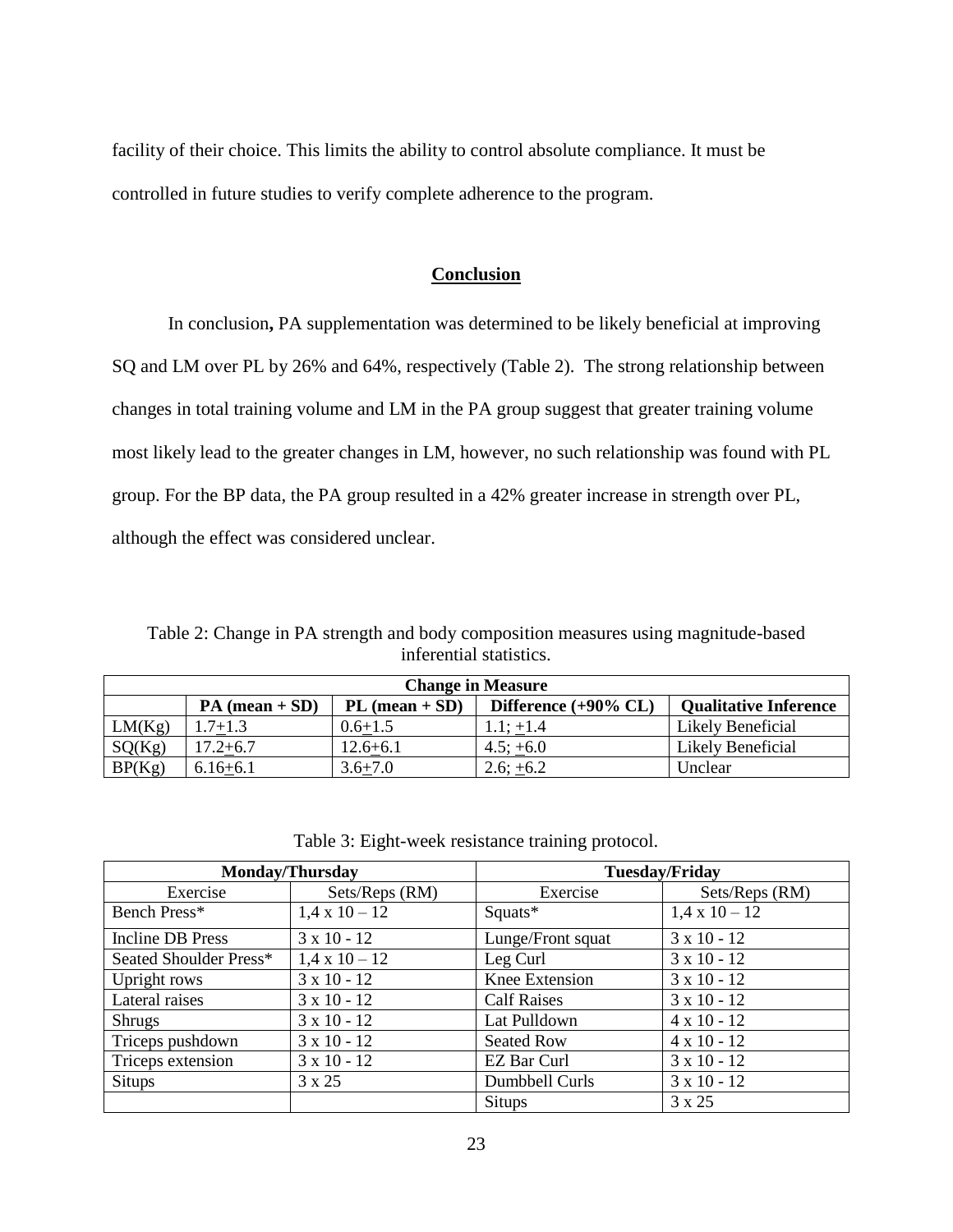<span id="page-33-1"></span>

| <b>Amino Acid</b> | g AA/100g of product | <b>Amino Acid</b> | g AA/100g of product |
|-------------------|----------------------|-------------------|----------------------|
| Alanine           | 7.6                  | Leucine           | 2.8                  |
| Arginine          | 7.8                  | Lysine            | 3.1                  |
| Aspartic acid     | 5.1                  | Methionine        | 0.6                  |
| Cystine           | 0.0                  | Phenylalanine     | 1.9                  |
| Glutamic acid     | 10.5                 | Proline           | 12.2                 |
| Glycine           | 18.2                 | Serine            | 2.8                  |
| Histidine         | 1.2                  | Threonine         | 1.7                  |
| Hydroxylysine     | 0.5                  | Tryptophan        | 0.0                  |
| Hydroxylproline   | 10.8                 | Tyrosine          | 0.6                  |
| Isoleucine        | 1.4                  | Valine            | 2.0                  |

Table 4: Supplement ingredients and amounts of each.

# **Practical Application**

<span id="page-33-0"></span>While more research is needed to elucidate mechanism of action; the current findings suggest that in experienced resistance trained men supplementing 750mg PA per day for 8 weeks may likely benefit greater changes in muscle mass and strength compared with resistance training only.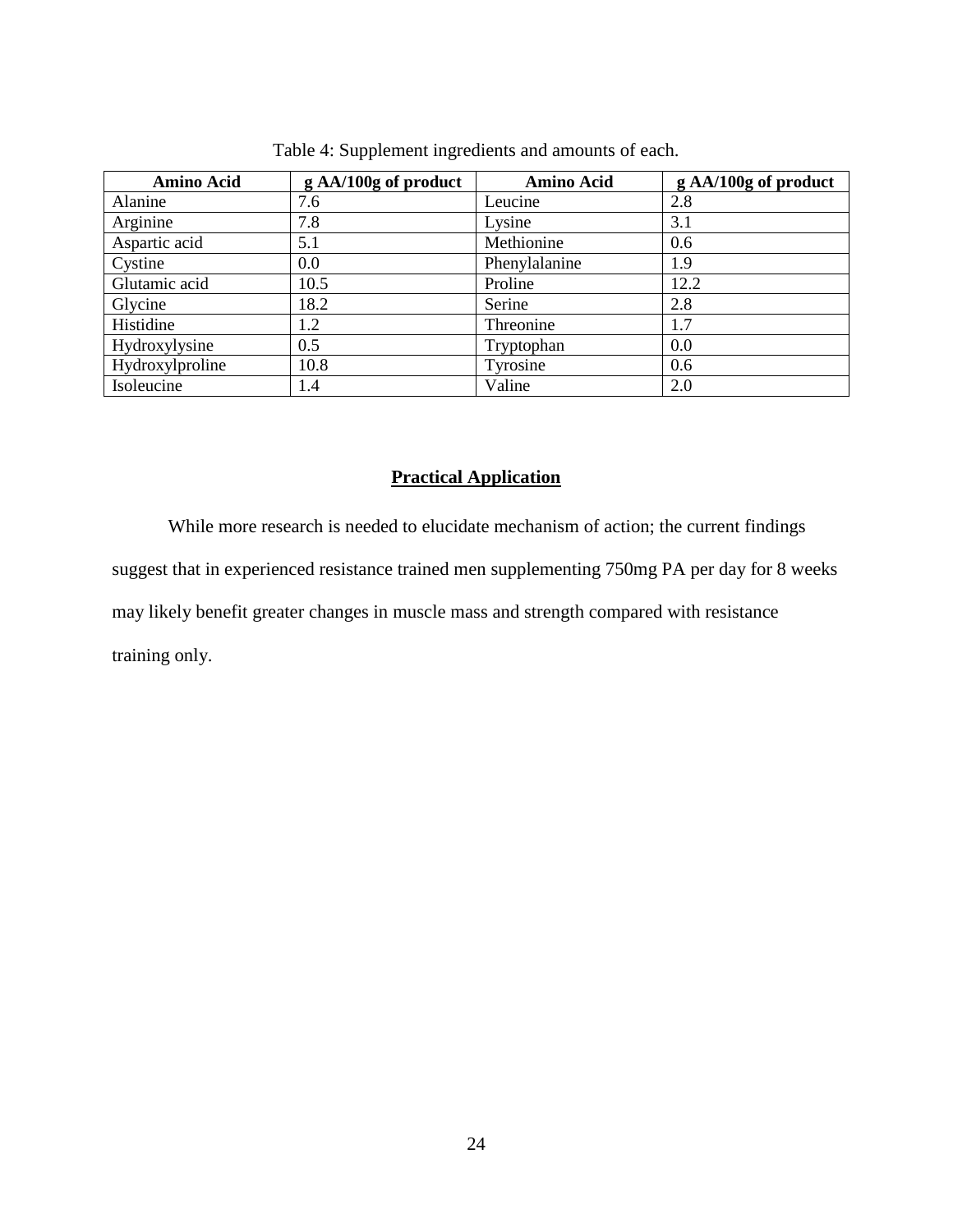# **LIST OF REFERENCES**

- <span id="page-34-0"></span>Abraham, R. T. (1998). Mammalian target of rapamycin: Immuno suppressive drugs uncover a novel pathway of cytokine receptor signaling. Curr. Opin. Immunol. 10:330-336.
- Andresen, BT., Rizzo, MA., Shome, K., Romero, G. (2002) The role of phosphatidic acid in the regulation of the Ras/MEK/Erk signaling cascade. FEBS Lett 531:65-68.
- Avruch, J., Belham, C., Weng, Q., Hara, K., and Yonezawa, K. (2001). The p70S6 kinase integrates nutrient and growth signals to control translational capacity. *Prog. Mol. Subcell. Biol*. 26, 115-164.
- Avruch, J., Long, X., Ortiz-Vega, S., Rapley, J., Papageorgiou, A., Dai, N. (2009). Amino acid regulation of TOR complex 1. *Am J Physiol Endocrinol Metab* 296:E592-E602.
- Baar, K. & Esser, K. (1999). Phosphorylation of p70S6K correlates with increased skeletal muscle mass following resistance exercise. *Am J Physiol Cell Physiol* .276, C120-C127.
- Ballou, L., Jiang, Y., Du, G., Frohman, M., Lin, R. (2003). Ca2+- and phospholipase D dependent and independent pathways activate mTOR signaling.
- Batterham, AM and Hopkins, WG. (2005). Making Meaningful Inferences About Magnitudes. *Sportscience*. 9: 6-13.
- Burrin, D.G., Davis, T.A., Ebner, S., Schoknecht, P.A., Fiorotto, M.L.M., & Reeds, P.J.(1997). Colostrum enhances the nutritional stimulato of vital organ protein synthesis in neonatal pigs. *Journal of Nutrition.* Vol. 127. Pgs. 1284-1289.
- Chou, MM., Blenis, J. (1996). The 70kDa S6 kinase complexes with and is activated by the Rho family G proteins Cdc42 and Rac 1. *Cell* 85:573-583.
- Corradetti, M.N., and K. L. Guan. (2006). Upstream of the mammalian target of rapamycin: Do all roads pass through m TOR? *Oncogene* 25:6347-6360.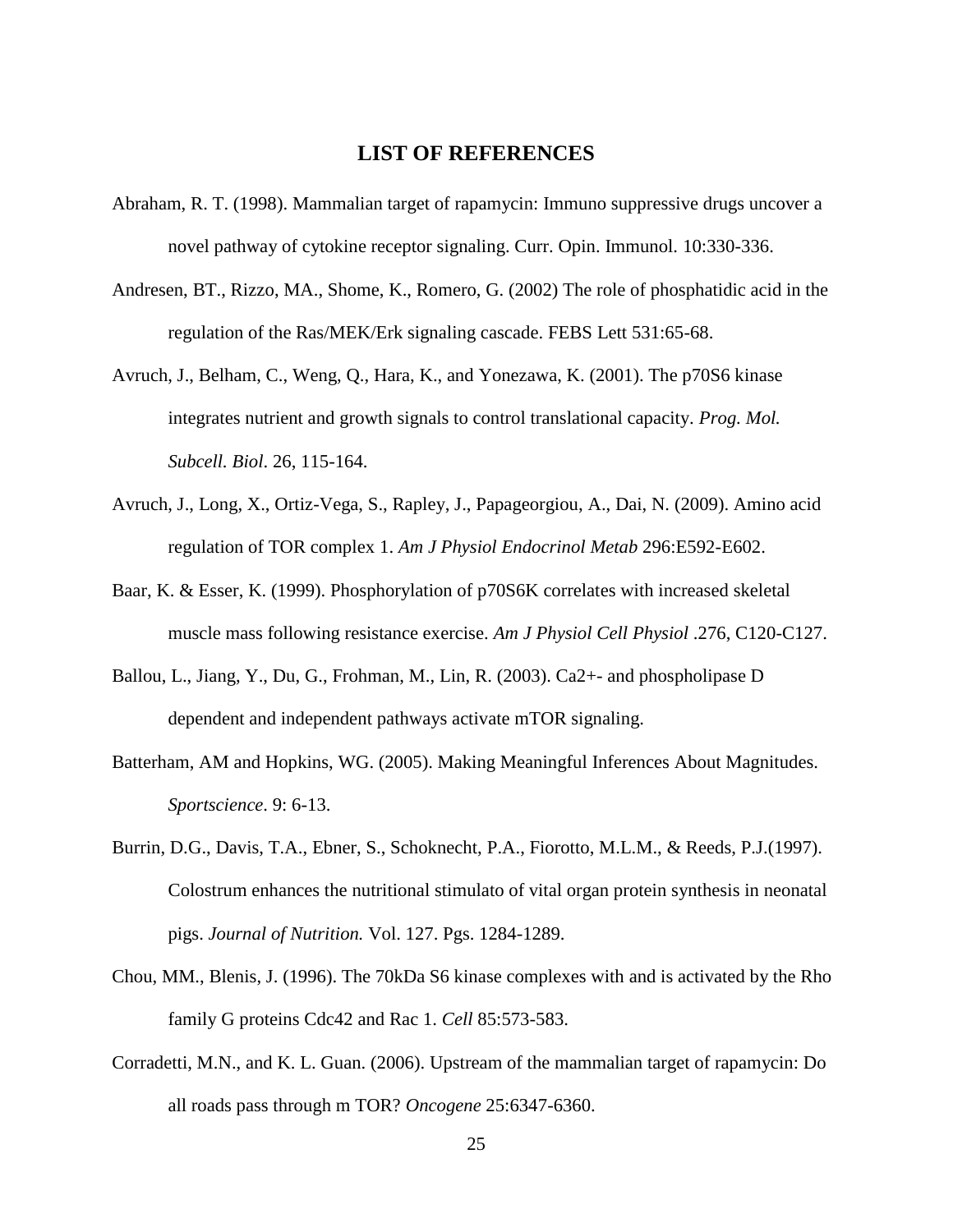- English, D. Cui, Y., Siddiqui, R. (1996). Messenger functions of phosphatidic acid*. Chemistry and Physics of Lipids*. Vol. 80. Pg. 117-132
- Exton, JH. Phospholipase D structure, regulation and function*. Reviews of Physiology, Biochemistry and Pharmacology*. Vol. 44. Pg. 1-94.
- Fang, Y., Park, IH., Wu, AL., DU, G., Huang, P., Frohman, MA., Walker, SJ., Brown, HA., Chen, J. (2003). PLD1 regulates mTOR signaling and mediates Cdc42 activation of S6K1*. Curr Biol* 13:2037-2044.
- Fang, Y., Vilella-Bach, M. Bachmann, R., Flanigan, A., Chen, J. (2001). Phosphatidic Acid-Mediated Mitogenic Activation of mTOR Signaling. *Science Mag*. Vol. 294. Pg. 1942.
- Fleck, S.J., and W.J. Kraemer. (1987). *Designing Resistance Training Programs*. Champaign, IL: Human Kinetics.
- Foster, D. (2007). Regulation of mTOR by phosphatidic acid. *American Association for Cancer Research*. Vol. 67. Issue 1.
- Guertin, D.A., Kim, D.H., & Sabatini, D.M. (2004). Growth regulation through the mTOR network. Cell Growth: Control of Cell Size. *Cold Spring Harbor Laboratory Press*. Cold Spring Harbor, NY. Pages 193-234.
- Ha, SH., Kim, DH., Kim, IS., Kim, JH., Lee, MN., Lee, HJ., Kim, Jh., Jang, SK., Suh, PG., Ryu, SH. (2006). PLD2 forms a functional complex with mTOR/raptor to transducer mitogenic signals. *Cell Signal* 18:2283-2291.
- Hanahan, DJ., Nelson, DR. (1984). Phospholipids as dynamic participants in biological processes. *Journal of Lipid Res*. Vol. 25. Pg. 1528-1535.
- Hay, N., & Sconenberg, N. (2004). Upstream and downstream of mTOR. *Genes Dev*. Vol. 18. Pgs. 1926-1945.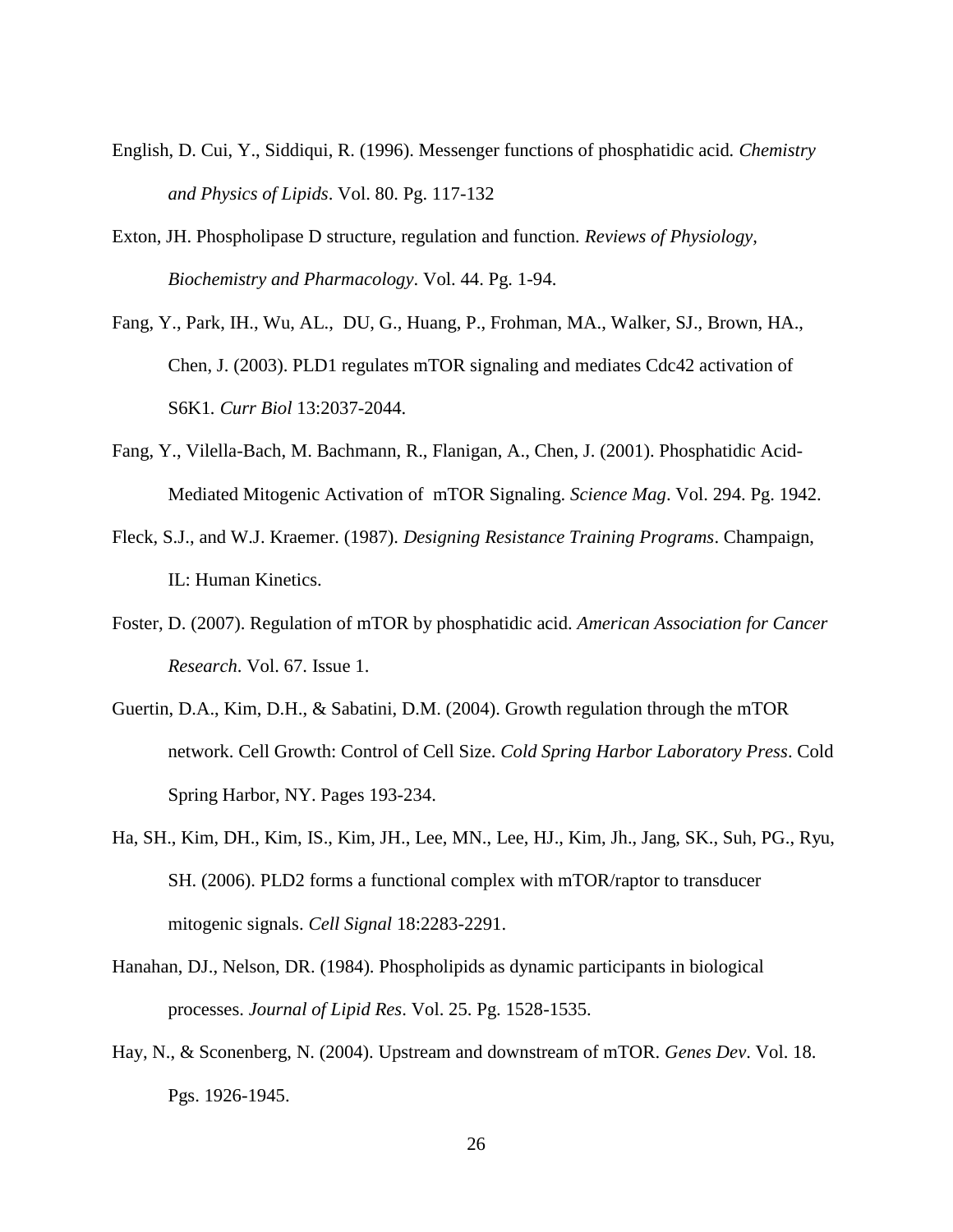Hayashi, A. A., and C. G. Proud. (2007). The rapid activation of protein synthesis by growth hormone requires signaling through mTOR Am. *J. Physiol*. 292:E1647-E1655

Hedrick, A. (1995). Training for hypertrophy. *Strength Conditioning*. 17(3):22-29.

- Hideo, K., Masahiro, K., Ikuo, W. (1999) Molecular characterization of the type 2 phosphatidic acid phosphatase. *Chemistry and Physics of Lipids*. Vol. 98. Pg. 119-126
- Hong, Jang-Hee; Oh, Seo-Ok; Lee, Michael; Kim, Young-Rae; Kim, Dong-Uk; Hur, Gang Min; Lee, Jae Heun; Lim, Kyu; Hwang, Byung-Doo; Park, Seung-Kiel. Enhancement of lysophosphatidic acid-induced ERK phosphorylation by phospholipase D1 via the formation of phosphatidic acid . *Biochemical and Biophysical Research Communications*. Vol. 281 (5). Pg. 1337-1342.
- Hopkins, WG, Batterham, AM, Marshall, SW, and Hanin, J. (2009). Progressive statistics. *Sportscience.* 13: 55-70.
- Hornberger, T., Chu, W., Mak, Y., Hsiung, J., Huang, S., Chien, S. (2006). The role of phospholipase d and phoshatidic acid in the mechanical activation of mTOR signaling in skeletal muscle. *PNAS*. Vol. 103. Issue 12. Pg. 4741-4746.
- Hornberger, T., Suukhija, K., Chien, S. (2006). Regulation of mTOR by Mechanically Induced Signaling events in Skeletal Muscle. *Cell Cycle.* Vol. 5:13. Pg. 1391-1396.
- Hornberger, TA. (2011). Mechanotransduction and the regulation of mTORC1 signaling in skeletal muscle. *International Journal of Biochemistry & Cell Biology*. 43: Pg 1267- 1276.
- Hornberger, TA. Esser, KA. (2004). Mechanotransduction and the regulation of protein synthesis in skeletal muscle. *Proc Nutr Soc.* 63, 331-335.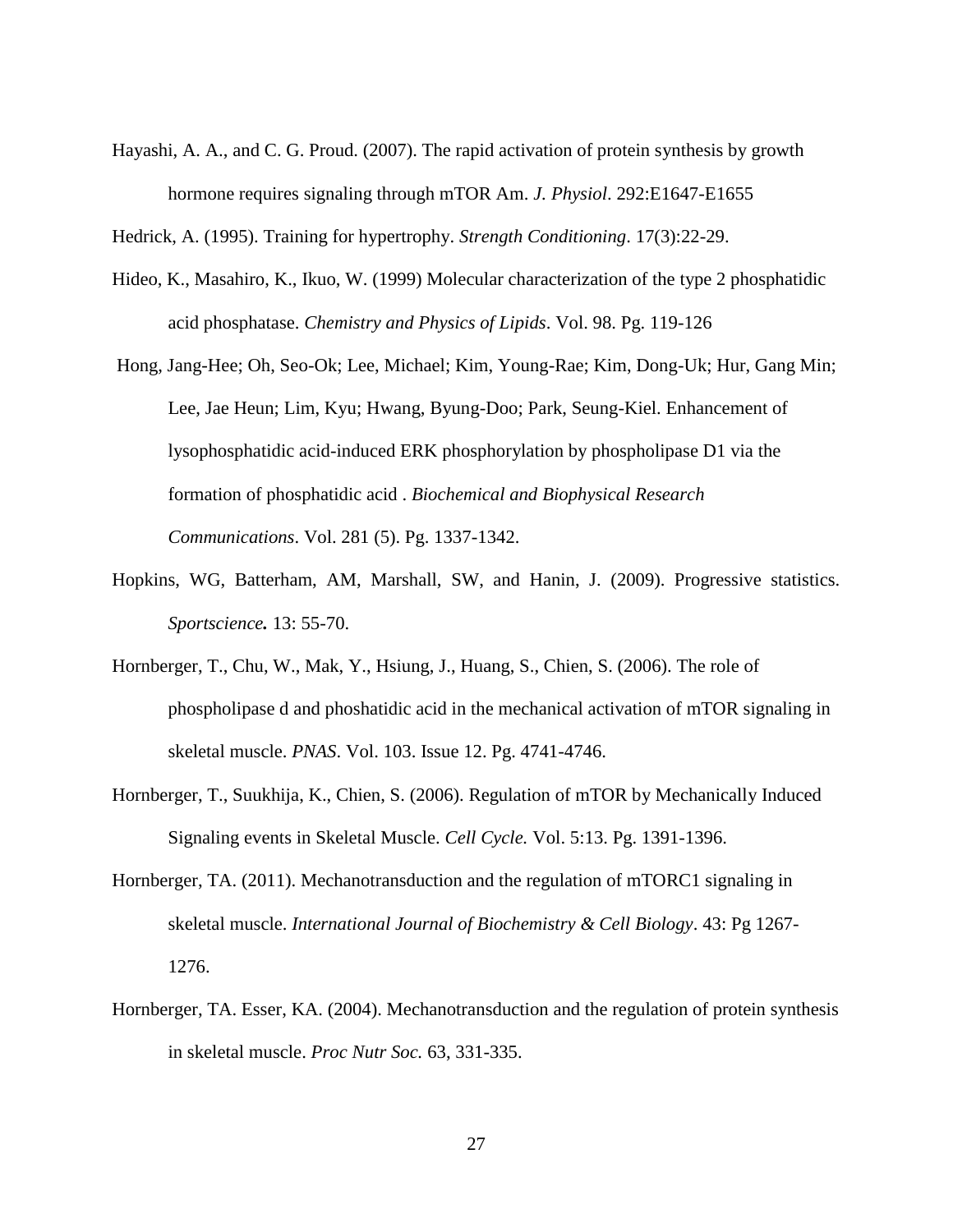- Hornberger, TA., Chu, WK., Mak, YW., Hsiung, JW., Huang SA., Chien, S. (2006). The role of phospholipase D and phosphatidic acid in the mechanical activation of mTOR signaling in skeletal muscle. *Proc Natl Acad Sci USA* 103:4741-4746.
- Inoki, K., Y. Li, T. Zhu, J. N. Wu, and K. L. Guan. (2002). TSC2 is phosphorylated and inhibited by Akt and suppresses mTOR signaling. *Nat. Cell Biol*. 4:648-657
- Jacinto, E., V. Facchinettil, D. Liu, N. Soto, S. Wei, S. Y. Jung, Q. Huang, J. Qin, and B. Su. (2006). SIN1/MIP1 maintains rictor-mTOR complex integrity and regulates Akt phosphorylation and substrate specificity. *Cell* 127:125-137
- Jaeschke, A., J. Hartkamp, M. Saitoh, W. Roworth, T. Nobukuni, A. Hodges, J. Sampson, G. Thomas, and R. Lamb. (2002). Tuberous sclerosis complex tumor suppressor-mediated S6 Kinase inhibition by phosphatidylinoside-3-OH kinase is mTOR independent. *J. Cell Biol.* 159:217-224.
- Jager, R., Purpura, M., Kingsley, M. (2007). Phospholipids and Sports Nutrition*. Journal of the International Society of Sports Nutrition.*
- Kahn, B.B., & Myers, M.G. Jr. (2006). mTOR tells the brain that the body is hungry. *Nat. Med*. Vol. 12. Pgs. 615-617.
- Kimball, SR. Farrell, PA. Jefferson, LS. (2002). Invited Review: Role of insulin in traslantional control of protein synthesis in skeletal muscle by amino acids or exercise. *J Appl Physiol.* 93, 1168-1180.
- Lanning, N. J., and C. Carter-Su. (2006). Recent advances in growth hormone signaling. *Rev. Endocr. Metab. Disord*. 7:225-235.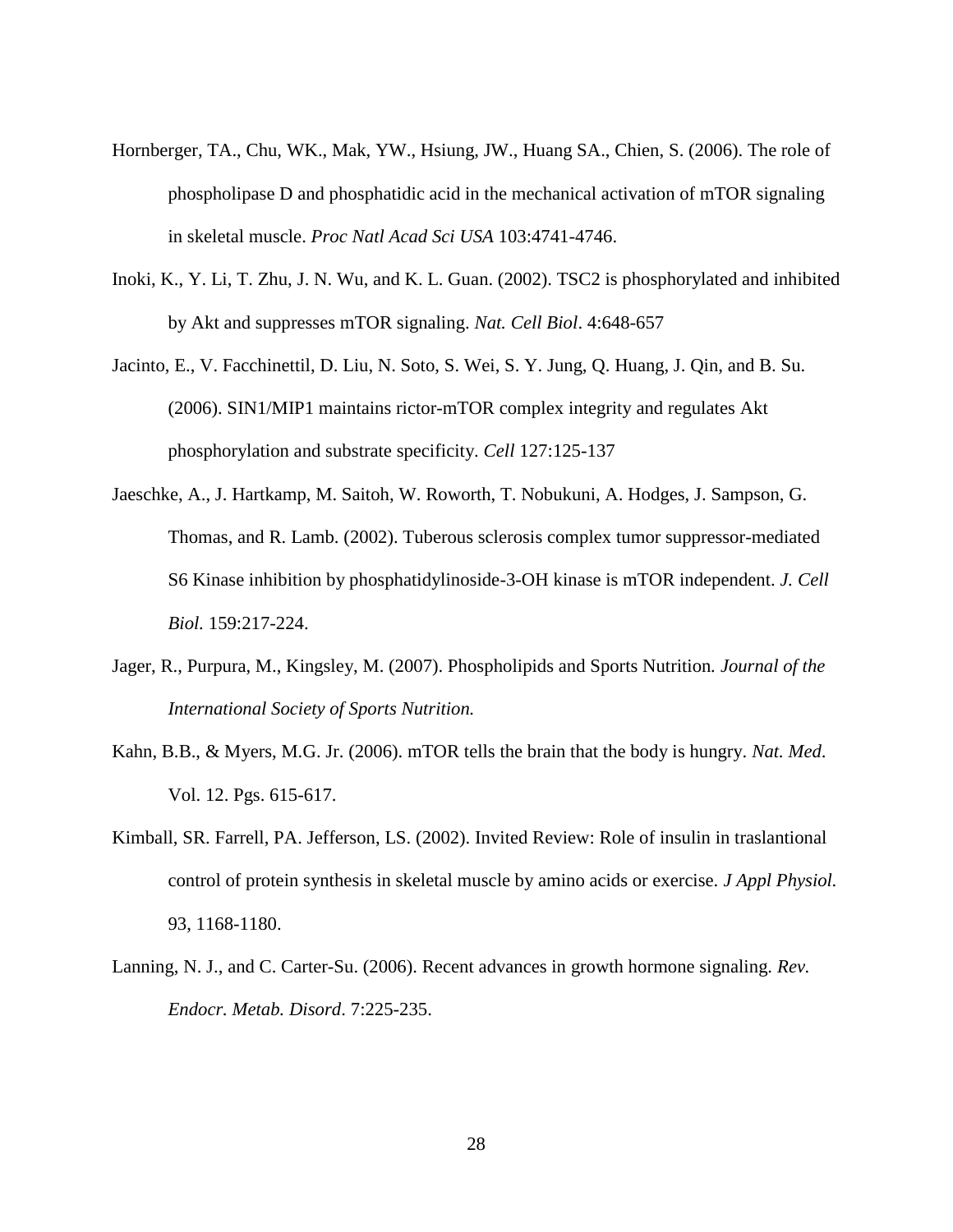- Lehman, N., ledford, B., Di Fulvio, M., Frondorf, K., McPhail, L., Gomez-Cambroner, G. (2007). Phospholipase D2-derived phosphatidic acid binds to and activates ribosomal p70 S6 Kinase independently of mTOR. *The FASEB Journal*. Vol. 21. Pg. 1075-1094.
- Lim, h., Choi, Y., Park, W., Lee, T., Ryu, S., Kim, S., Kim, JR., Kim, JH., Baek, S. (2003). Phosphatidic acid regulates systemic inflammatory responses by modulationg the Aktmamalian target of rapamycin-p70 S6 Kinase pathway. *Journal of biological Chemistry*. Vol. 278 (46). Pg. 45117-45127.
- Lorberg, A., & Hall, M.N. (2004). TOR: The first ten years. TOR: Target of Rapamyacin Pgs. 1-10. G. Thomas, D.M. Sabatini and M. N. Hall, ed. Springer, Berlin, Germany.
- McDermott, M., Wakelam, JM., Morris, AJ. (2004). Phospholipase D. *Biochem Cell Biol* 82:225-253.
- McDonagh, M.J.N., & C.T.M. Davies. (1984). Adaptive response of mammalian skeletal muscle to exercise with high loads. *European Journal of Applied Physiology.* 52:139-155.
- Murray, P. J. (2007). The JAK-STAT signaling pathway: Input and output integration*. J. Immunol.* 178:2623-2629.
- O' Neil, T.K., Duffy, L.R., Frey, J.W., Hornberger, T.A. (2009). The role of phosphoinositide 3 kinas and phosphatidic acid in the regulation of mammalian target of rapamycin following eccentric contrations. *Journal of Physiology*. 587.14. pp 3691-3701.
- Ostrowski, K.J., G.J. Wilson, R. Weatherby, P.W. Murphy, and A.D. Lyttle. (1997). The effect of weight training volume on hormonal output and muscular size and function. *Journal of Strength & Conditioning Research.* 11(3):148-154.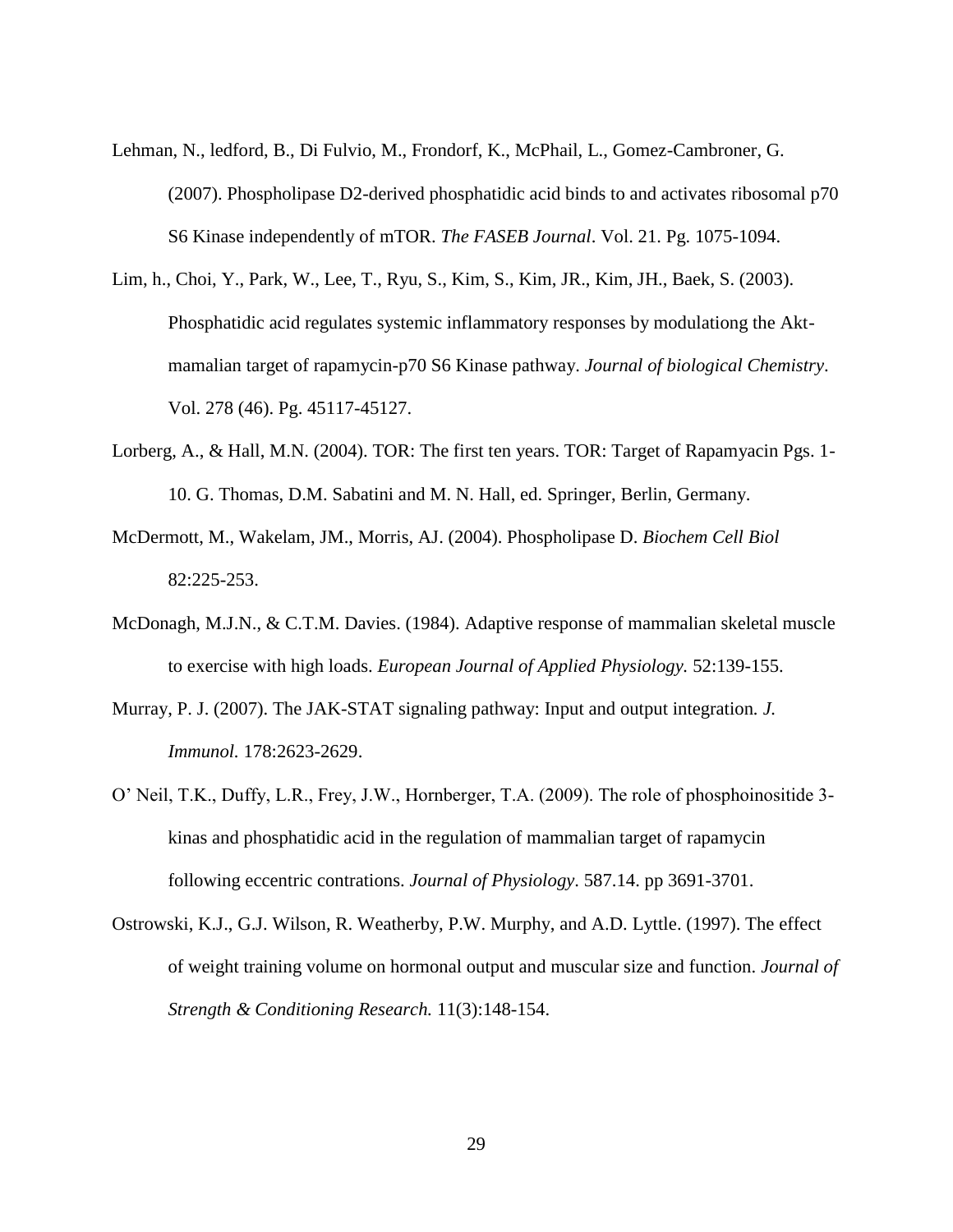- Pearce, L. R., X. Huang, J. Boudeau R. Pawlowski, S. Wullschleger, M. Deak, A. F. Ibrahim, R. Gourlay, M. A. Magnuson, and D. R. Alessi. (2007). Identification of Protor as a novel Rictor-binding component of MTOR complex-2. *Biochem. J*. 405:513-522.
- Proud , C. G. (2007). Signalling to translation: how signal transduction pathways control the protein synthetic machinery. *Biochem. J*. 403:217-234.
- Proud, C. G. (2004). Role of mTOR signaling in the control of translation intitiation and elongation by nutrients. Pages 215 – 244 in TOR: Target of Rapamycin . G. Thomas, D. M. Sabatini, and M. N. Hall, ed. Springer, Berlin, Germany.
- Rasmussen, B. (2009). Phosphatidic acid: a novel mechanical mechanism for how resistance exercise activates mTORC1 signaling. *Journal of Physiology*. 587.14. pp 3415-4316.
- Rawlings, J. S., K. M. Rosler, and D. A. Harrison. (2004). The JAK/STAT signaling pathway. *J. Cell Sci.* 117:1281-1283.
- Roux, P. P., B. A. Ballif, r. Anjum, S. P. Gygi, and J. Blenis. (2004) Tumor-promoting phorbol esters and activated Ras inactivate the tuberous sclerosis tumor suppressor complex via p90 ribosomal S6 kinase . *Proc. Natl. Acad. Sci. USA.* 101:13489-13494.
- Ruvinsky, I., and O. Meyhas. (2006). Ribosmal protein S6 phosphorylation: From protein synthesis to cell size. *Trends Biochem. Sci*. 31:342-348.
- Sancak, Y., C. C. Thoreen, T. R. Peterson, R. A. Lindquist, S. A. Kang, E. Spooner, S. A. Carr, and D. M. Sabatini. (2007). PRAS40 is an insulin-regulated inhibitor of the mTORC1 protein kinase. *Mol. Cell* 25:903-915.
- Sarbassove, D., Ali. S., Sabatinin, D. (2005). Growing roles for the mTOR pathway. *Current Opinion In Cell Biology*. Vol. 17. Pg. 596-603.

Schmelzle, T., & Hall, M. N. (2000). TOR, a central controller of cell growth. *Cell* 103: 253-262.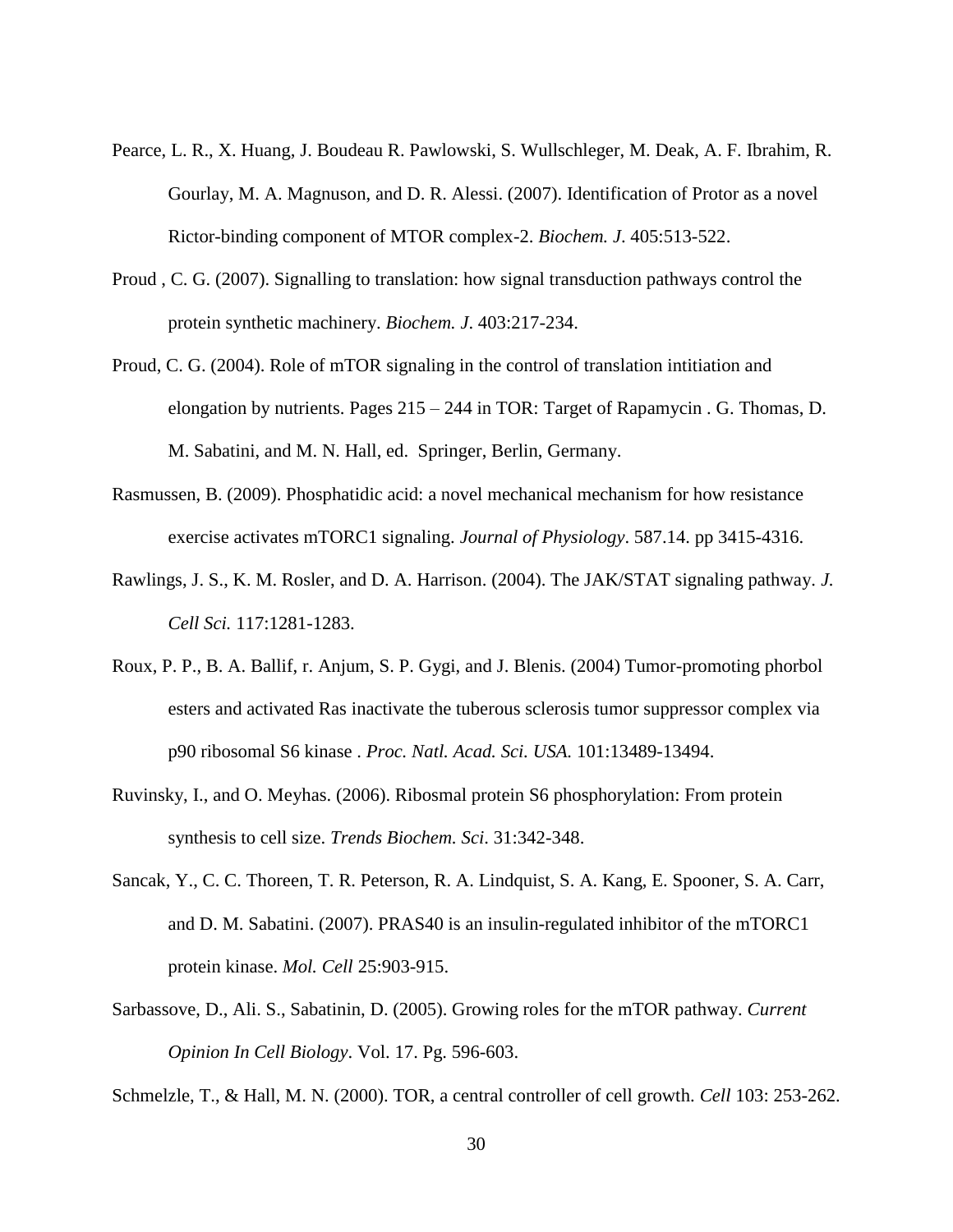- Singer, WD., Brown, HA., Sternweis, PC. (1997). Regulation of eukaryotic phosphatidylinositolspecific phospholipase C and phospholipase D. *Annu Rev Biochem* 66:475-509.
- Sun, Y., Chen, J. (2008) mTOR signaling: PLD takes center stage. *Cell Cycle* 7:3118-3123
- Sun, Y., Fang, Y., Yoon, MS., Shang, C., Roccio, M., Zwartkruis, FJ., Armstrong, M., Brown, HA., Chen, J. (2008). Phospholipase D1 is an effector of Rheb in the mTOR pathway. *Proc Natl Acad Sci USA.* 105:8286-8291.
- Tee, A. R., D. C. Fingar, B. D. Manning, D. J. Kwiatkowski, L. C. Cantley, and J. Blenis.  $(2002)$ . Tuberous sclerosis complex-1and  $-2$  gene products function together to inhibit mammalian target of rapamycin mTOR – mediated downstream signaling. Proc. Natl. Acad. Sci. USA 99: 13571-13576
- Tesch, PA. (1992). Training for bodybuilding. In: *The encyclopedia of Sports Medicine: Strength and Power in sport*, 1<sup>st</sup> ed., P.V. Komi, ed. Malden, MA: Blackwell Scientifc. pp.370-380.
- Tipton, KD. & Wolfe, RR. (2001). Exercise, protein metabolism, and muscle growth. *Int J Sport Nutr Exerc Metab.* 11, 109-132.
- Toschi, A., Lee, E., Xu, L, Garcia, A., Gadir, N., Foster, DA. (2009). Regulation of mTORC1 and mTORC2 complex assembly by phosphatidic acid: competition with rapamycin. *Mol Cell Biol* 29:1411-1420.
- Woo, S.Y., D. H. Kim, C. B. Jun, Y. M. Kim, E. Vander Haar, S. I. Lee, J. W. Hegg, S. Bandhakavi, T. J. Griffin, and D. H. Kim (2007). PRR5, a novel component of MTOR complex 2, regulates platelet-derived growth factor receptor beta expression and signaling. *J. Biol. Ch*em. 282:25604-25612.